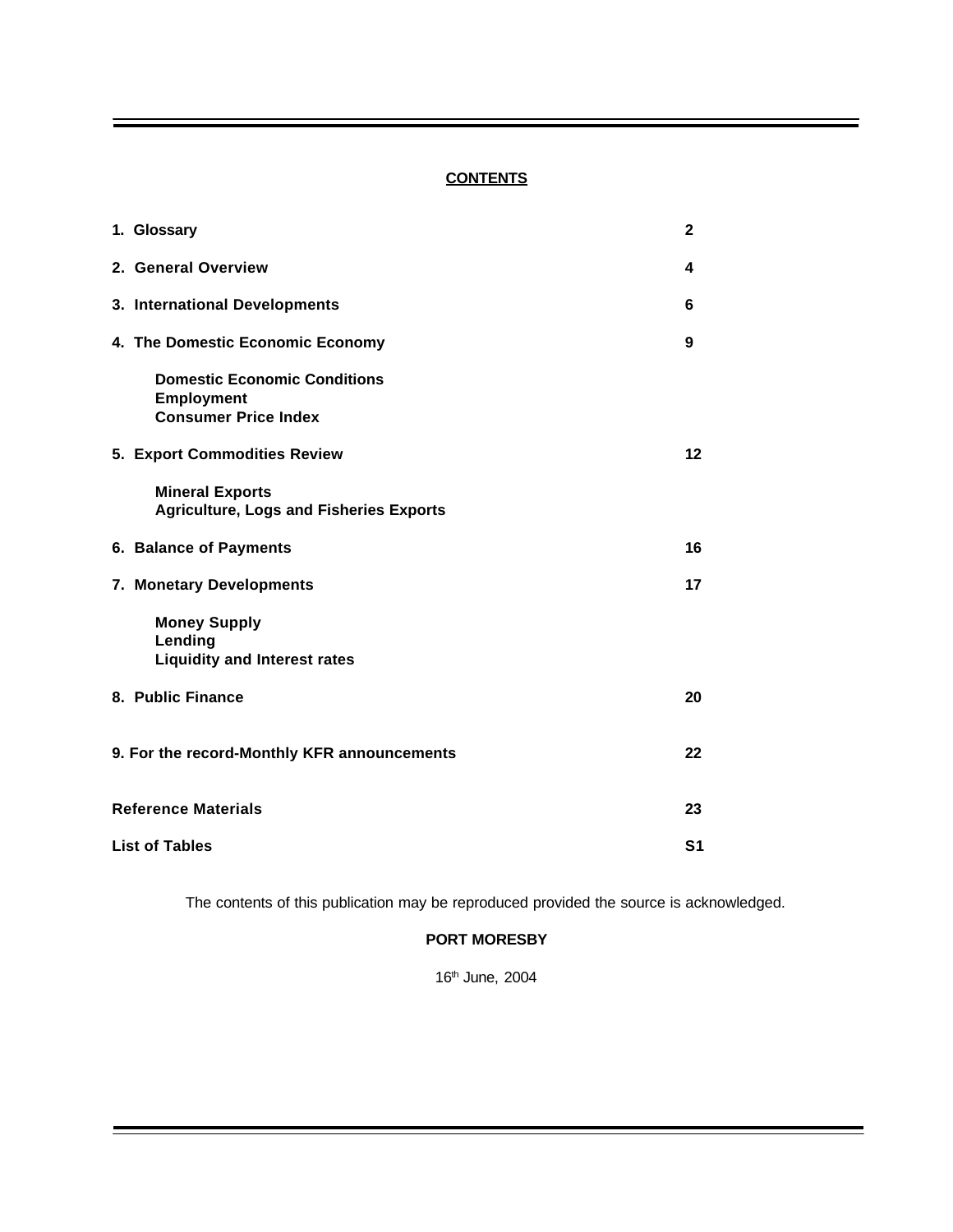#### **1. GLOSSARY OF TERMS AND ACRONYMS**

| <b>Balance of Payments</b>                     | A statistical statement that systematically summarises a country's economic<br>transactions with the rest of the world, over a specific time period. It comprises<br>the Current and Capital and Financial Accounts.                      |
|------------------------------------------------|-------------------------------------------------------------------------------------------------------------------------------------------------------------------------------------------------------------------------------------------|
| <b>Broad Money Supply (M3*)</b>                | Total volume of money comprising narrow money (M1*) and quasi money in<br>the economy at a point in time. See narrow and quasi money.                                                                                                     |
| <b>Cash Reserve Requirement (CRR)</b>          | A requirement imposed on commercial banks to hold cash as a percentage<br>of total deposits and other prescribed liabilities at all times.                                                                                                |
| <b>Capital Account</b>                         | Records all transactions that involves the receipts or capital transfers and<br>acquisitions/disposal of non-produced, non-financial assets such as pur-<br>chase of production facilities, i.e. plants and machinery, etc.               |
| <b>Current Transfers Account</b>               | This account records all transactions that are not transfers of capital and can<br>not be repaid. These includes donations, gifts and grants, superannuation<br>funds and licensing fees.                                                 |
| <b>Exchange Settlement Account (ESA)</b>       | Accounts of the commercial banks with the Central Bank for settlement<br>transactions with each other.                                                                                                                                    |
| <b>Exclusion-based CPI measure<sup>1</sup></b> | This involves zero weighting of volatile sub-groups or items such as fruit &<br>vegetables, betelnut, and prices which are largely determined by non-market<br>(seasonal) forces, as well as alcoholic drinks, cigarettes & tobacco, etc. |
| <b>Financial Account</b>                       | Records all transactions associated with changes of ownership in the<br>foreign financial assets such as holdings of monetary gold, special drawing<br>rights (SDR), claims on non-residents and liabilities of an economy.               |
| <b>Headline Consumer Price Index (CPI)</b>     | A measure of inflation as calculated and published quarterly by the National<br>Statistical Office (NSO). See 'Underlying CPI'.                                                                                                           |
| <b>Income Account</b>                          | Records transactions such as compensation of employees, which covers<br>wages, salaries, and other benefits in cash and kind, dividends and interest<br>earned on investments.                                                            |
| <b>Inscribed Stock</b>                         | A Government bond or debt instrument sold to the public for a maturity term<br>of one year or longer for the purpose of Budget financing. A coupon is paid<br>six-monthly.                                                                |
| Kina Facility Rate (KFR)                       | Official benchmark rate used by the Bank of Papua New Guinea to signal its<br>monetary policy stance. The KFR is announced monthly by the Governor and<br>published in the newspapers and on the Bank's website.                          |
| <b>Liquid Assets</b>                           | Assets of the commercial banks, which are near liquid form, comprising<br>cash, ESA balances, Treasury bills and Inscribed stocks less than 3 years<br>to maturity.                                                                       |
| Minimum Liquid Asset Ratio (MLAR)              | A prudential requirement imposed by the Central Bank on commercial banks<br>to hold liquid assets as a percentage of total deposits and other prescribed<br>liabilities at all times.                                                     |

1 (See 'For the Record: Measures of Inflation' on p.46 in the 2001 December QEB)

Ξ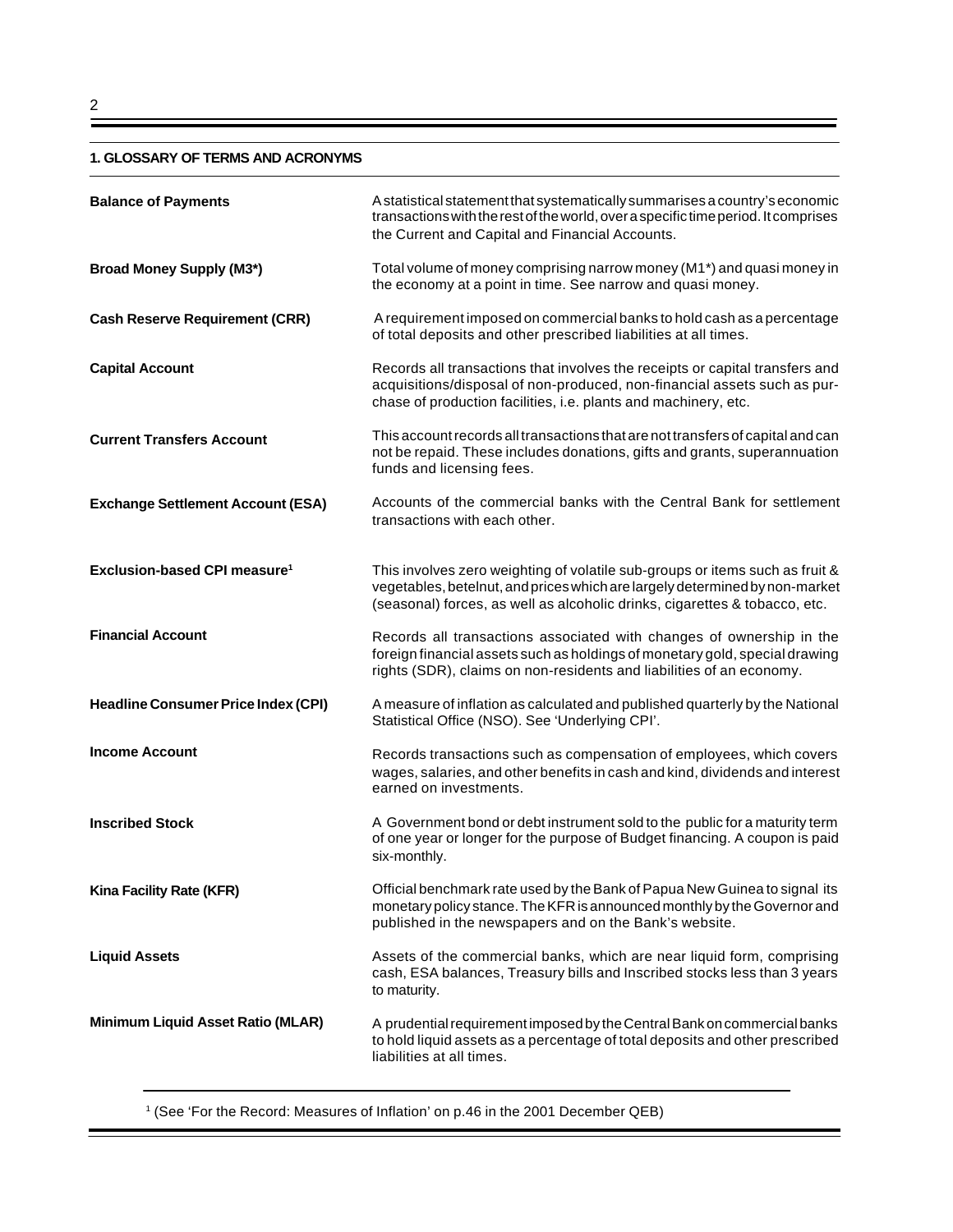| <b>Monetary Base</b>                           | Comprised of currency held by the public and liquidity assets of the commer-<br>cial banks, including deposits held with the Central Bank under the Repur-<br>chase Agreement Facility (Repo).                                                                                                                                          |
|------------------------------------------------|-----------------------------------------------------------------------------------------------------------------------------------------------------------------------------------------------------------------------------------------------------------------------------------------------------------------------------------------|
| <b>Narrow Money</b>                            | A component of total money supply that is considered liquid or can be<br>converted easily to cash on demand and comprises of currency in circulation<br>(held outside the banking system) and demand deposits.                                                                                                                          |
| <b>Open Market Operations (OMO)</b>            | Operations of liquidity management conducted by the Central Bank with<br>commercial banks and other financial intermediaries involving Government<br>securities, Kina Facility, Repo and foreign exchange trading to influence<br>short-term interest rates.                                                                            |
| Over the year CPI                              | Percentage change in the CPI of a quarter compared to the corresponding<br>quarter of the previous year. (Also called 'annual' CPI.)                                                                                                                                                                                                    |
| <b>Portfolio Investment</b>                    | Investments, mainly in equity and debt securities such as bonds and notes,<br>money market debt instruments and financial derivatives, as well as long-<br>term debt equity securities.                                                                                                                                                 |
| <b>Quasi Money</b>                             | A component of total money supply that is not easily convertable to cash on<br>demand and comprises of savings and term deposits.                                                                                                                                                                                                       |
| <b>Repurchase Agreement Facility</b><br>(Repo) | An agreement between the commercial banks and the Central Bank to sell<br>and repurchase a Government security (e.g. Government Treasury bills) for<br>overnight to 7 days. Transaction can be collateralised or unsecured.                                                                                                             |
| <b>Reserve Money</b>                           | A measure of money, which includes currency holdings of commercial banks<br>and their deposits at the Central Bank.                                                                                                                                                                                                                     |
| Tap                                            | A facility conducted by the Central Bank for sale of Treasury bills and Inscribed<br>Stocks to the public.                                                                                                                                                                                                                              |
| <b>Temporary Advance Facility</b>              | A statutory mechanism stipulated under Section 54 of the Central Banking Act<br>2000, that provides the National Government with access to short-term<br>financing to meet mismatches in revenue.                                                                                                                                       |
| <b>Trade Account</b>                           | Records all economic transactions associated with merchandise exports<br>and imports of physical goods. A surplus means that exports have exceeded<br>imports, while the reverse will result in a deficit.                                                                                                                              |
| <b>Treasury bill</b>                           | Government security or debt instrument sold at a discount value, but re-<br>deemed at face value on maturity for purposes of Budget financing. In PNG,<br>treasury bills are issued for 28,61,91 and 182 day maturities.                                                                                                                |
| Trimmed-mean CPI measure <sup>1</sup>          | A fixed proportion of prices at each end of the distribution of price changes are<br>zero weighted and the mean of the remaining price changes recomputed.                                                                                                                                                                              |
| <b>Underlying CPI</b>                          | A measure of inflation that excludes short-term volatile movements in prices,<br>such as seasonal factors (prices of fruit, vegetables and betelnut), Govern-<br>ment policy decisions (tax system reforms, etc.) and price controlled items.<br>The exclusion-based and trimmed-mean CPI measures are both underlying<br>CPI measures. |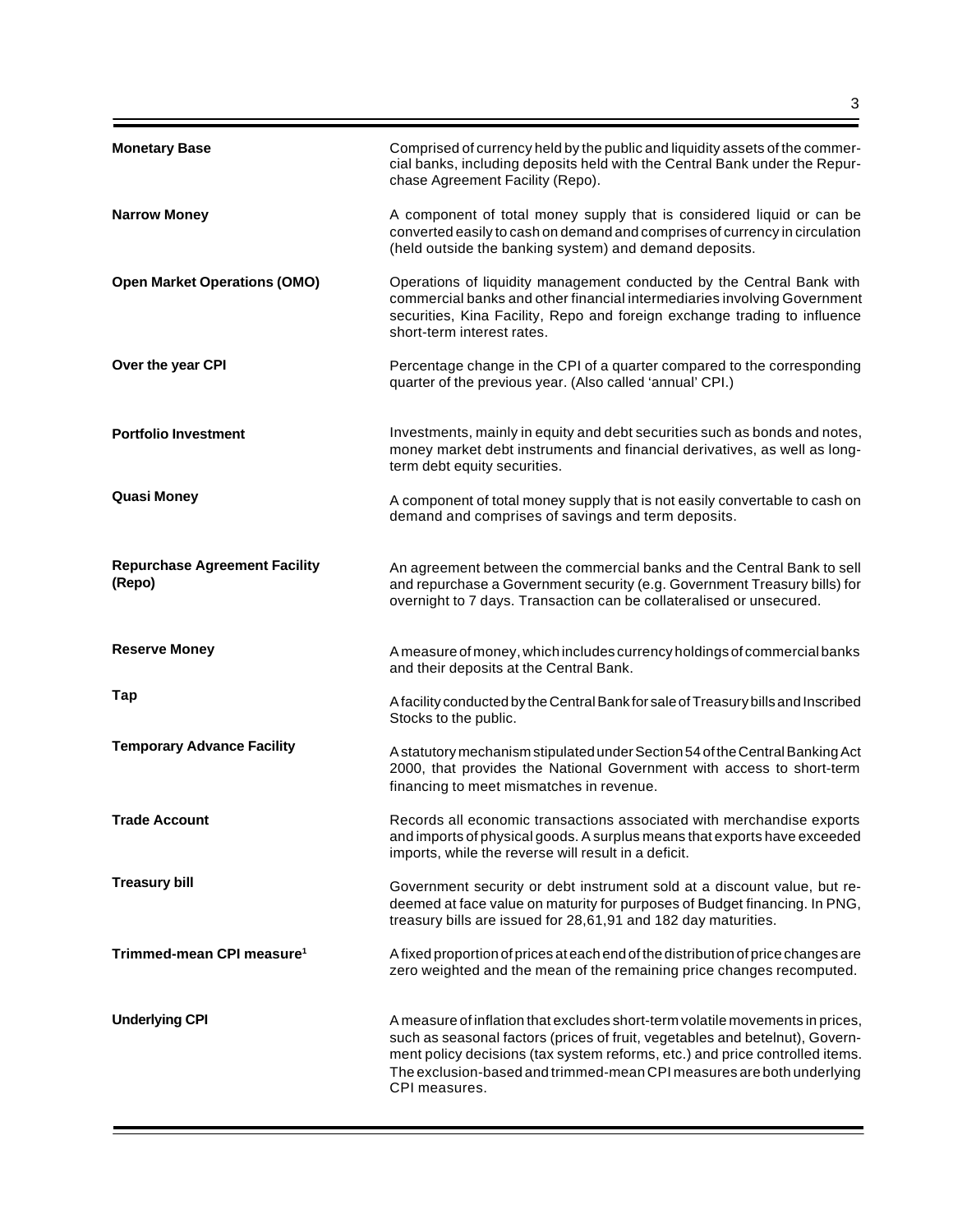## **2. GENERAL OVERVIEW**

Major economic indicators available to the Bank of PNG, reaffirmed the positive growth in economic activity estimated for 2003. Both employment and nominal sales in the formal private sector in 2003 showed increases, and provided support for the improvements experienced in the export sector during the year. This trend continued into the March quarter of 2004, with improved outcomes in the Government's fiscal operations, balance of payments, inflation and sustained stability in the exchange rate.

The Bank's Business Liaison Survey (BLS) results show that domestic economic activity in the private sector, excluding the North Solomons province (NSP), continued to show positive growth in 2003, compared to 2002. The total nominal value of sales increased by 9.3 percent in 2003, compared to an increase of 21.9 percent in 2002, with increases in all sectors except the retail sector and in all regions except the Highlands region.

Latest data from the Bank's Quarterly Employment Survey indicates that the level of employment in the formal private sector, excluding mining and petroleum and the NSP, grew by 6.4 percent over the year to December 2003, compared to an increase of 2.9 percent in the corresponding period in 2002. There were increases in all sectors except the other business services sector, and in all regions except the National Capital District (NCD) and Southern regions.

The headline inflation rate as measured by the Consumer Price Index (CPI) was 1.4 percent in the March quarter of 2004, compared to 0.4 percent in the December quarter of 2003. The higher rate was due to increased prices for the 'Drinks, tobacco, betelnut', 'Rents, council charges, fuel and power' and 'Miscellaneous' expenditure groups. By urban areas, all surveyed centres recorded increases, except for Lae and Rabaul. The annual headline inflation rate was 2.9 percent in the March quarter of 2004, compared to 20.7 percent in the corresponding quarter of 2003.

The underlying exclusion-based and trimmed-mean inflation measures were 0.9 and 0.4 percent, respectively, in the March quarter of 2004. No change was recorded for both measures from the previous quarter. The trimmed-mean measure was slightly lower than the exclusion-based measure due to the exclusion of soft drinks and school fee subsidies. The annual exclusion-based and trimmed-mean measures were 5.3 percent and 1.6 percent respectively, in the March quarter of 2004, compared to 21.1 percent and 18.4 percent, in the corresponding period in 2003.

Movements in the daily nominal kina exchange rate were mixed in the March quarter of 2004. The kina appreciated against the US dollar and Japanese yen by 2.4 percent and 0.2 percent, respectively. The appreciation against the US dollar reflected favourable inflows by the petroleum and agricultural sectors. The kina depreciated against the British pound sterling, the Australian dollar and the euro by 6.5 percent, 7.0 percent and 4.0 percent, respectively. The decline was due to movements in cross-rates between the US dollar and the other countries reflecting the strong growth of the US economy and concerns over the widening US current account deficit.

Higher international prices for mineral exports and most of Papua New Guinea's agricultural export commodities resulted in a 2.0 percent increase in the weighted average kina prices in the March quarter of 2004, compared to the corresponding quarter of 2003. There was an increase of 5.1 percent in the weighted average kina price of mineral exports, with higher prices of gold and copper. Despite the increase in international prices for agricultural, marine and forestry product exports, the weighted average kina price declined by 8.8 percent, due to the appreciation of the kina against the US dollar in the March quarter of 2004, compared to the corresponding period in 2003.

In the March quarter of 2004, there was an overall deficit of K64 million in the balance of payments, compared to a deficit of K156 million in the corresponding period of 2003. The lower deficit resulted from an improvement in the capital and financial account, combined with a surplus in the current account.

The surplus in the trade account was K955 million in the March quarter of 2004, unchanged from the corresponding quarter of 2003. This outcome was due to a combined decline in the value of merchandise exports and the value of merchandise imports. Both the services and income accounts recorded higher deficits, while the surplus in the transfers account was higher than the respective levels in the March quarter of 2003.

As a result of the worsening deficits in the services and income accounts, the surplus in the current account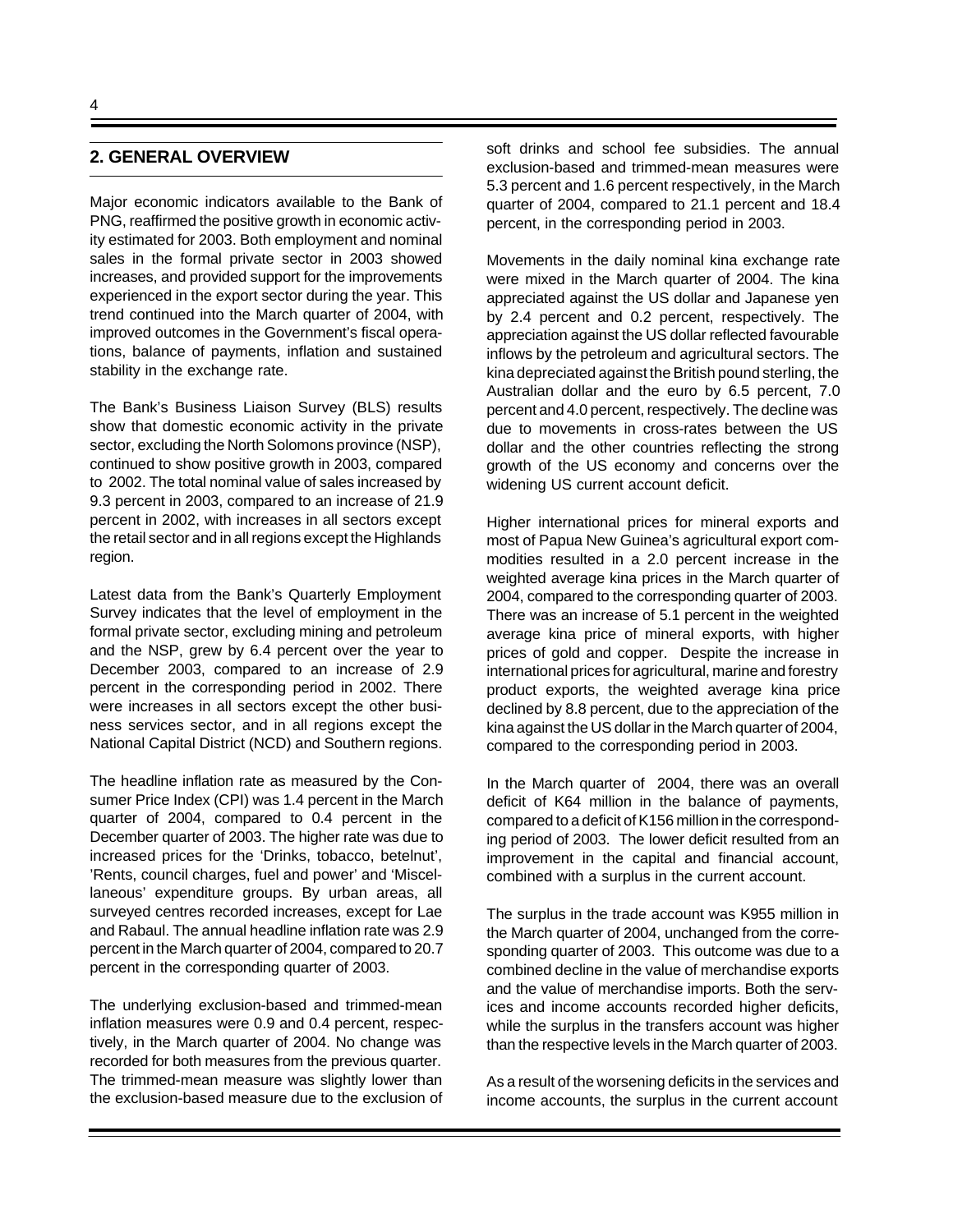was reduced significantly to K120 million in the March quarter of 2004, compared to a surplus of K407 million in the corresponding period of 2003.

The financial account recorded a significantly lower net outflow of K262 million in the March quarter of 2004, compared to a net outflow of K537 million in the corresponding quarter of 2003. The improvement reflected increased equity inflow from direct investments combined with increased draw down of short term money market instruments, by the mineral companies. This more than offset increased loan repayments by the Government and resident mineral companies. The capital account recorded no transactions during the March quarter of 2004, relative to the corresponding quarter of 2003.

The level of gross foreign exchange reserves at the end of the March quarter of 2004 was K1,667.6 (US\$515.7) million, sufficient for 5.1 months of total and 6.9 months of non-mineral import covers.

The Bank of PNG continued to ease its monetary policy stance during the first quarter of 2004 by reducing the Kina Facility Rate (KFR) to 12.0 percent in March 2004, from 14.0 percent in December 2003. In addition, the Repurchase Agreement Facility (RAF) dealing margins were increased to 200 basis points in January and later to 300 basis points in March 2004, on both the buy and sell sides from the KFR. As a result, domestic interest rates including Treasury bills, Indicator Lending Rates (ILRs) and wholesale deposit rates all declined.

Given the high liquidity levels in the banking system resulting mainly from increased foreign exchange inflows, the Bank utilised Treasury bills and RAF to diffuse some of the excess liquidity. As a result, activity in the inter-bank market was subdued.

The average level of broad money supply (M3\*) increased by 7.2 percent in the first quarter of 2004, compared to a revised increase of 3.6 percent in the December quarter of 2003. The growth resulted from increases in average net foreign assets of the banking system of 17.4 percent and net credit to the Government of 3.7 percent. The average level of broad monetary base grew by 5.1 percent over the first quarter of 2004, compared to an increase of 8.6 percent in the December quarter of 2003. The increase reflected higher average level of liquid assets held by commercial banks.

Total domestic credit extended by the commercial banks to the private sector, official entities and the nonmonetary financial institutions decreased by K15.0 million to K1,482.1 million. This compares with an increase of K16.5 million during the corresponding quarter of 2003. Lending to the private sector and official entities decreased by K6.8 million and K9.0 million respectively, while lending to non-monetary financial institutions increased by K0.8 million. The decline in lending to the private sector was due to net repayments by the commerce sector, particularly retail trade, transport and communication sector and other businesses. Large loan repayments by the public enterprises accounted for the decline in credit to official entities. The annualised decline in domestic credit, excluding the Central Government and advances under the Government's Agricultural export commodity price support schemes, was 4.1 percent in the first quarter of 2004.

Preliminary estimates of the fiscal operations of the National Government to March 2004 showed an overall surplus of K13.8 million, compared to a surplus of K25.4 million in the corresponding period of 2003, and represents 0.1 percent of nominal GDP. The lower surplus was due to a decline in revenue, combined with an increase in expenditure.

Total revenue, including grants was K573.6 million in the March quarter of 2004, 1.1 percent lower than the receipts collected in the corresponding period of 2003, and represents 15.0 percent of the budgeted revenue. The decline was due to lower non-tax revenue, which more than offset an increase in tax revenue. Total expenditure over the three months to March 2004 was K559.8 million, 0.9 percent higher than in the corresponding period in 2003, and represents 13.9 percent of the budgeted expenditure for 2004. The increase was due to higher recurrent expenditure.

The budget surplus combined with a net domestic borrowing of K108.7 million was used to finance net overseas loan repayment of K122.5 million. Domestic financing was mainly sourced from the non-banking system and commercial banks through increased holding of Treasury bills.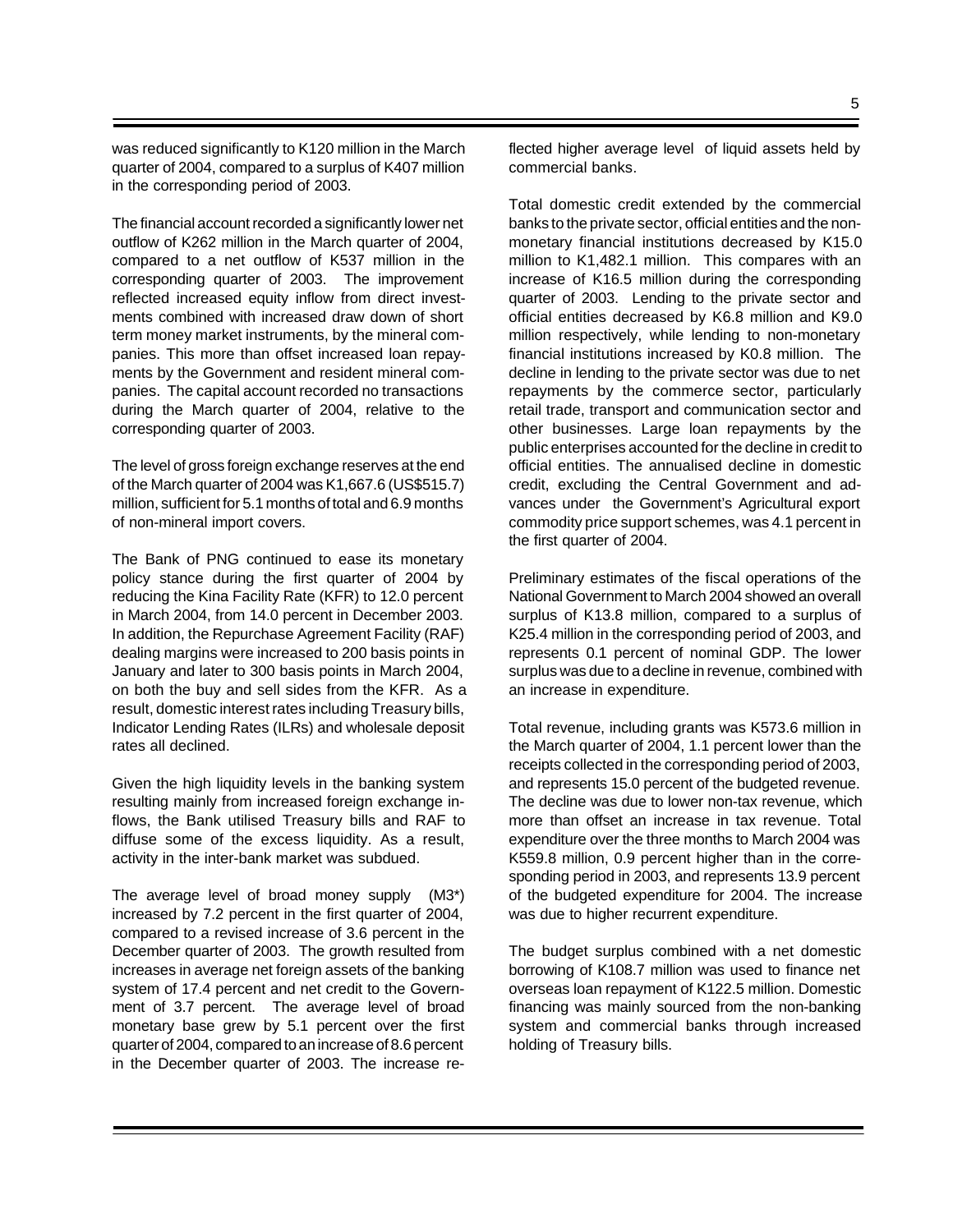#### **3. INTERNATIONAL DEVELOPMENTS**

World economic growth, as measured by real Gross Domestic Product (GDP) is projected to increase in 2004. The latest International Monetary Fund (IMF) forecast made in April 2004 was for a growth of 4.6 percent, compared to 4.1 percent made in September 2003. The improved outlook was influenced by rapid growth in the United States (US) and Asia, especially China. With the exception of the Euro Area, improvements in global economies have placed significant price pressures on international commodity prices, whilst major currencies continued to be influenced by the appreciation of the US dollar. In addition, the announced cuts in production by the Oil and Petroleum Exporting Countries (OPEC) has led to increased oil and petrol prices in the early months of 2004. In Japan the outlook for 2004 is positive, however deflation remains a concern with stronger appeal for banking and corporate sector reforms. The Euro Area continued to struggle with three of its largest countries facing higher budget deficits. Other emerging markets and developing countries are expected to grow by 6.0 percent in 2004. This is due to a projected real GDP growth of 7.4 percent in the developing Asia region, of which China and India are expected to grow by 8.5 and 6.8 percent, respectively. The growth in these countries is mainly due to the expansion in the technological and communications sectors.

In the US, real GDP grew by 4.9 percent over the year to March 2004, compared to an increase of 2.1 percent over the year to March 2003. The latest IMF forecast is for a growth of 4.0 percent in 2004.

Industrial production increased by 3.4 percent over the year to March 2004, compared to a decline of 0.5 percent over the year to March 2003 with improvement in all sectors of the economy. Domestic and foreign demand has led to an increase in factory orders of 4.3 percent in March for machines, electronics and petrol, the biggest increase since July 2002. The Institute for Supply Management's (ISM) manufacturing activity index for March was 62.5 percent, compared to 63.4 percent in December 2003, above the 50 percent level and reflected the expansion in the industry. Retail sales grew strongly by 9.2 percent over the year to March 2004, compared to an increase of 4.6 percent over the year to March 2003. The increase was due to higher consumer spending mainly reflecting tax refunds. The unemployment rate was 5.7 percent in

March 2004, compared to 5.8 percent in March 2003.

Consumer prices increased by 1.7 percent over the year to March 2004, compared to an increase of 3.0 percent over the year to March 2003. The increase mainly reflected higher energy prices. Broad money supply increased by 4.5 percent over the year to March 2004, compared to an increase of 6.4 percent over the year to March 2003. Given the above developments, especially with core inflation remaining relatively low, the Federal Reserve Bank maintained the federal funds rate at 1.00 percent in March 2004.

However, the main concern for the US economy was the widening current account deficit, which was US\$560.4 billion over the year to March 2004, compared to US\$514.3 billion over the corresponding period in 2003. This reflected the growing economy's demand for imports and rising oil prices. The deficit has led to a decline in investor confidence, which contributed to the depreciation of the US dollar.

In Japan, real GDP grew by 4.7 percent over the year to March 2004, compared to an increase of 2.7 percent over the year to March 2003. The recovery was led by a strong growth in exports combined with investment with improvements in corporate profits and domestic demand. The latest IMF forecast is for a growth of 2.5 percent in 2004.

Industrial production increased by 8.3 percent over the year to March 2004, compared to an increase of 3.8 percent over the corresponding period of 2003. The strong growth mainly reflected higher international demand for information technology (IT) products and capital goods. Retail sales declined by 2.2 percent over the year to March 2004, compared to a decline of 0.8 percent over the same period in 2003. The unemployment rate was 4.7 percent in March 2004, compared to 5.4 percent in March 2003, its lowest level since March 2001.

Consumer prices decreased by 0.1 percent over the year to March 2004, the same as in the corresponding period in 2003. This was the fifty-fifth monthly decline in consumer prices. The Bank of Japan has been continuously concerned with this rate and whether or not deflation is disappearing. Broad money supply increased by 1.9 percent over the year to March 2004, compared to an increase of 1.8 percent over the year to March 2003. The Bank of Japan continued to pursue its zero interest rate policy until such time that the year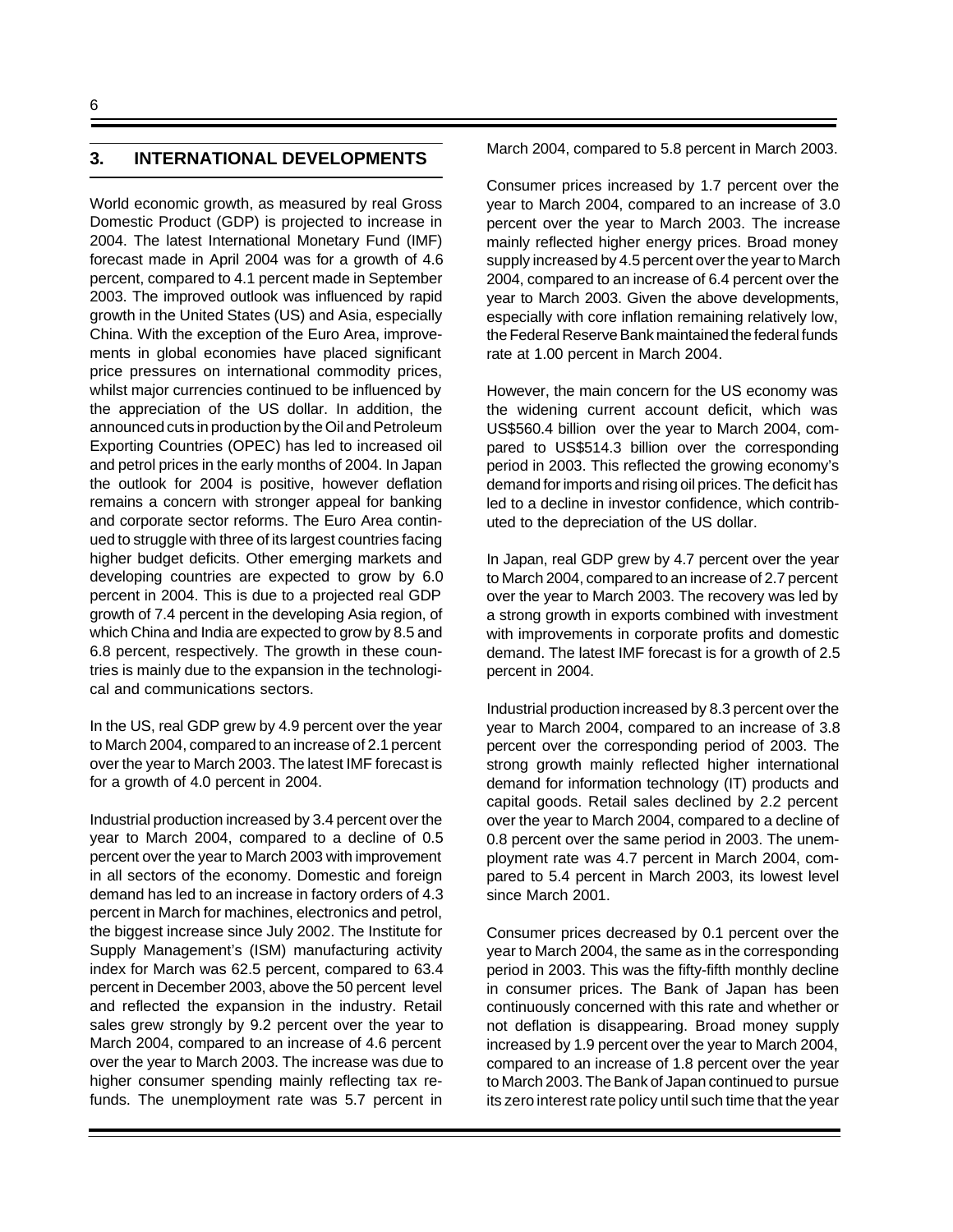on year change in the CPI reaches zero percent or higher.

The current account surplus was US\$153.2 billion over the year to March 2004, compared to a surplus of US\$109.9 billion over the same period in 2003. This was a record high current account surplus and was influenced by the expansion in exports of electronics, cars and heavy machinery.

In Germany, real GDP grew by 1.5 percent over the year to March 2004, compared to a growth of 0.2 percent over the year to March 2003. The increase was due to higher net exports, which more than offset lower domestic demand. The German economy continued to face difficulties with high wage costs and taxes, and an over-generous welfare system. Compounded with this was the slow growth in jobs since the re-unification of East and West Germany in 1990, and the budget deficits for three consecutive years. The latest IMF forecast is for a growth of 1.4 percent in 2004.

Industrial production decreased by 0.7 percent over the year to March 2004, compared to a decline of 0.4 percent over the year to March 2003. The decline was due to lower than expected domestic demand and slower recovery in exports. Retail sales declined by 0.7 percent over the year to March 2004, compared to a decline of 4.0 percent over the year to March 2003. The marginal improvement in sales indicated growing consumer confidence albeit at a slow pace. The lack of demand was caused in part by the country's high propensity to save. The unemployment rate remained high at 10.4 percent in March 2004, compared to 10.6 percent in March 2003.

Consumer prices increased by 1.1 percent over the year to March 2004, compared to an increase of 1.2 percent over the year to March 2003. The increase was mainly due to a rise in tax on tobacco on 01 March 2004.

 The current account surplus was US\$63.3 billion over the year to March 2004, compared to a surplus of US\$48.0 billion over the year to March 2003, reflecting growth in net exports.

In the United Kingdom (UK), real GDP grew by 3.0 percent over the year to March 2004, compared to a growth of 2.3 percent over the year to March 2003. The growth was mainly due to increased private consumption. The latest IMF forecast is for a growth of 3.3

#### percent in 2004.

Industrial production decreased by 0.6 percent over the year to March 2004, compared to a decrease of 0.8 percent over the year to March 2003. The decline was mainly due to lower output in the manufacturing sector. Retail sales increased by 6.4 percent over the year to March 2004, compared to an increase of 4.3 percent over the corresponding period in 2003. The growth was due to a record volume of sales for non-durable goods since June 2000. The unemployment rate was 4.7 percent in February 2004, compared to 5.1 percent in February 2003. Unemployment continues to decline with average earnings rising, all of which add to the sustainable growth in the UK.

Consumer prices increased by 1.1 percent over the year to March 2004, compared to an increase of 1.6 percent over the year to March 2003. The increase reflected higher prices for recreational activities. Broad money supply increased by 7.7 percent over the year to March 2004, compared to an increase of 7.2 percent over the year to March 2003 with the Bank of England maintaining the repo rate at 4.0 percent in March 2004.

The trade deficit was US\$83.3 billion over the year to March 2004, compared to a deficit of US\$56.8 billion over the year to March 2003. Despite an appreciation of the pound sterling against the US dollar, the deficit reflected higher prices of European imports, which more than offset an increase in exports.

In Australia, real GDP increased by 4.0 percent over the year to December 2003, compared to an increase of 3.0 percent in the corresponding period of 2002. The latest IMF forecast is for a growth of 3.0 percent in 2004.

Industrial production decreased by 0.9 percent over the year to December 2003, compared to an increase of 2.3 percent over the corresponding period of 2002. The slowdown is attributed to low business margins, the rising Australian dollar and lack of pricing power, which meant that Australian exports became expensive when compared with low cost goods from countries like China. The decline in Australian exports more than offset higher domestic demand. Retail sales increased by 7.7 percent over the year to March 2004, compared to an increase of 4.0 percent over the year to March 2003. The increase was due to strong business activity in hotels and restaurants, and demand for recreational and household goods. Although high, it also reflected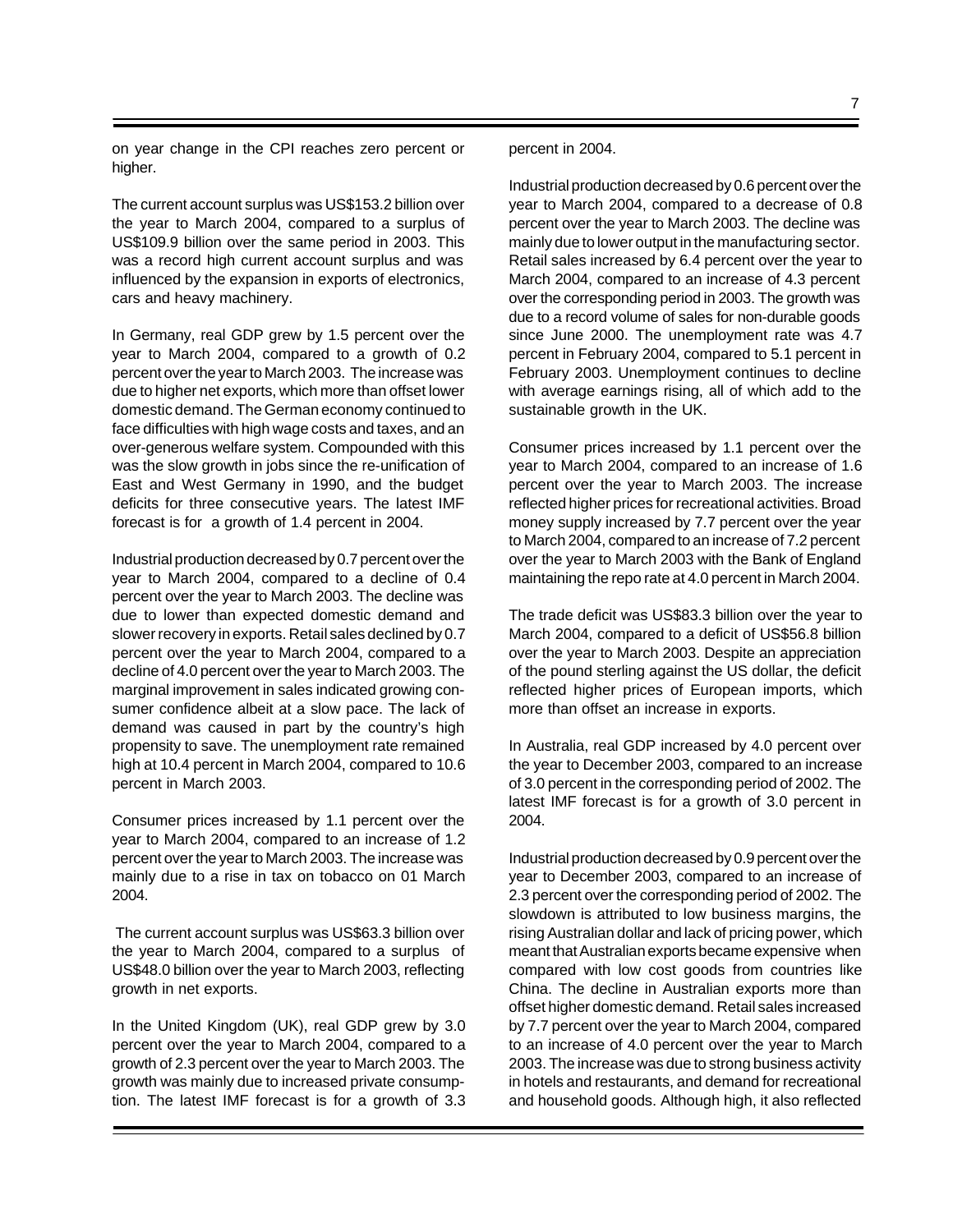a lower outcome compared to annual sales in 2003, due to the effect of interest rate hikes in 2003. The unemployment rate was 5.6 percent in March 2004, compared to 6.2 percent in March 2003. This rate was the lowest in 14 years and reflected the high economic growth, reflecting high production and export of coal, copper and steel to overseas markets.

Consumer prices increased by 2.0 percent over the year to March 2004, compared to an increase of 3.4 percent over the year to March 2003. The increase was at the lowest band of the target range and reflected higher prices in housing, food, automotive fuel, education and other seasonal effects. Broad money supply grew by 13.9 percent over the year to March 2004, compared to an increase of 10.6 percent over the year to March 2003. With the improvement in both the world and domestic economy, the Reserve Bank of Australia kept the cash rate unchanged from December 2003 at 5.25 percent.

The trade deficit was US\$17.0 billion over the year to March 2004, compared to a deficit of US\$7.8 billion over the corresponding period in 2003. The result was due to lower exports and higher imports over the period. Rural exports performed badly after the drought in 2003, while the strong domestic economy led to a rise in imports.

In January, the annual World Economic Forum was held in Davos, Switzerland. Business executives, politicians, academics and campaigners, amongst others, met to discuss topics ranging from global terrorism and corruption. Concerns were raised regarding the future of the global economy, especially with the break-down in global trade talks, a weak US dollar and escalating budget deficits in the major industrialised countries.

In February, finance ministers and central bank governors of the group of seven (G-7) major industrialised countries met at Boca Raton, USA. They discussed the improved outlook for the global economy in 2004 with the main concern being the impact of the higher oil prices. The delegates reiterated the need for stricter policies to reduce external shocks, and for countries to be more flexible in reducing the impact of volatile exchange rate movements. Despite the talks, the US dollar continued to fall against all major currencies, reaching a 11 year low against the pound sterling.

Also in February, the OPEC announced cuts in oil

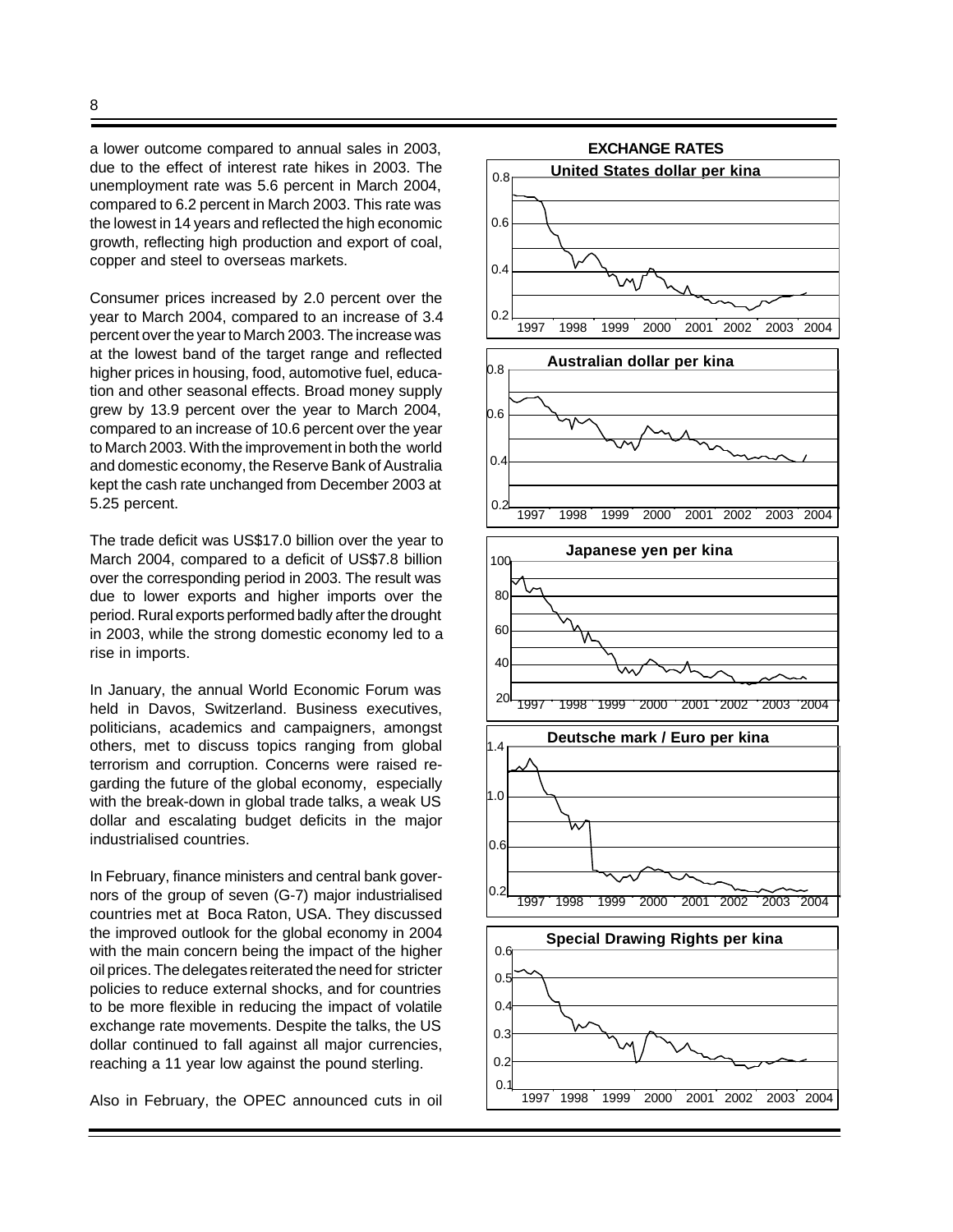production to be effective in April 2004. The cuts were aimed at boosting oil prices in spring, when the demand for oil in its largest markets would begin to fall. The OPEC decision pushed oil prices higher with the Nymez crude, the US benchmark price, increasing by 72 cents to US\$33.55 a barrel.

During the March quarter of 2004, all major currencies continued to appreciate against the US dollar due to growing concerns over the widening US current account deficit. The US dollar depreciated against the Japanese yen, the British pound sterling, the euro and Australian dollar. Overall performance of exchange rates saw the pound sterling increasing to US\$1.90 against the US dollar for the first time since 1992. The pound reached a year high against the euro and a fiveyear high against the yen. High interest rate differentials were the main reason behind the gains in the pound.

Movements in the daily nominal kina exchange rate were mixed in the March quarter of 2004. The kina appreciated against the US dollar and Japanese yen by 2.4 percent and 0.2 percent, respectively. The kina depreciated against the pound sterling, the Australian dollar and the euro by 6.5 percent, 7.0 percent and 4.0 percent, respectively. The appreciation against the US dollar reflected favourable inflows by the petroleum and agricultural sectors. The decline was due to movements in cross-rates between the US dollar and the other currencies, reflecting strong growth in the US economy and concerns over the widening US current account deficit.

# **4. THE DOMESTIC ECONOMY**

#### **DOMESTIC ECONOMIC CONDITIONS**

Information obtained from the Bank of Papua New Guinea's business liaison survey in conjunction with other economic indicators available to the Bank provided further support for the estimated positive growth in business activity in the private sector, excluding mining and petroleum and the NSP in 2003, compared to 2002. The total nominal value of sales increased by 9.3 percent in 2003, compared to 21.3 percent in 2002, with higher sales in all sectors except the retail sector. The nominal value of stock levels decreased by 1.8 percent in 2003. Although the Bank has started to cover the NSP, it is not included for comparison purposes due to data limitations.

The nominal value of sales by the agriculture/forestry/ fisheries sector increased by 18.5 percent in 2003, compared to 2002. The increase was due to higher production and export of agricultural commodities including coffee, cocoa, palm oil and vanilla beans. The international prices for most agricultural commodities increased but these were partially offset by the appreciation of the kina against the US dollar. The increase in volume and shipment of logs also contributed to the growth in the sector.

The nominal value of sales by the retail sector decreased by 6.4 percent, while in the wholesale sector, it increased by 11.1 percent in 2003, compared to increases of 4.5 percent and 43.1 percent respectively, in 2002. In the retail sector, the decline was in all regions except the Islands and Highlands regions, and was attributed to the closure of several retail outlets due to lower demand and increased competition by some new retailers. In the wholesale sector, increased sales in the NCD, Highlands, Southern, Morobe and Momase regions reflected higher prices and export volume of processed copra, cocoa and vanilla beans.

The nominal value of sales by the manufacturing sector, increased by 10.2 percent in 2003, compared to an increase of 23.3 percent in 2002. The increase reflected the production and export of canned mackerel and tuna, demand for cereals, higher price and production of soft drinks and sale of clothing and miscellaneous items.

The nominal value of sales by the transportation sector increased by 14.3 percent in 2003, compared to an increase of 24.7 percent in 2002. The increase was associated with the sea transportation of agricultural commodities for exports, combined with the demand for passenger travel and cargo haulage, and charter of third level airlines by mining companies for exploration and employee's travel during the vacation period.

The nominal value of sales by the building and construction sector increased by 15.6 percent in 2003, compared to an increase of 54.3 percent in 2002. The increase was associated with several on-going projects in the country, including the construction of new buildings for a university campus, renovation and maintenance of roads and buildings, extension and sealing of the Kokopo to Rabaul road and the construc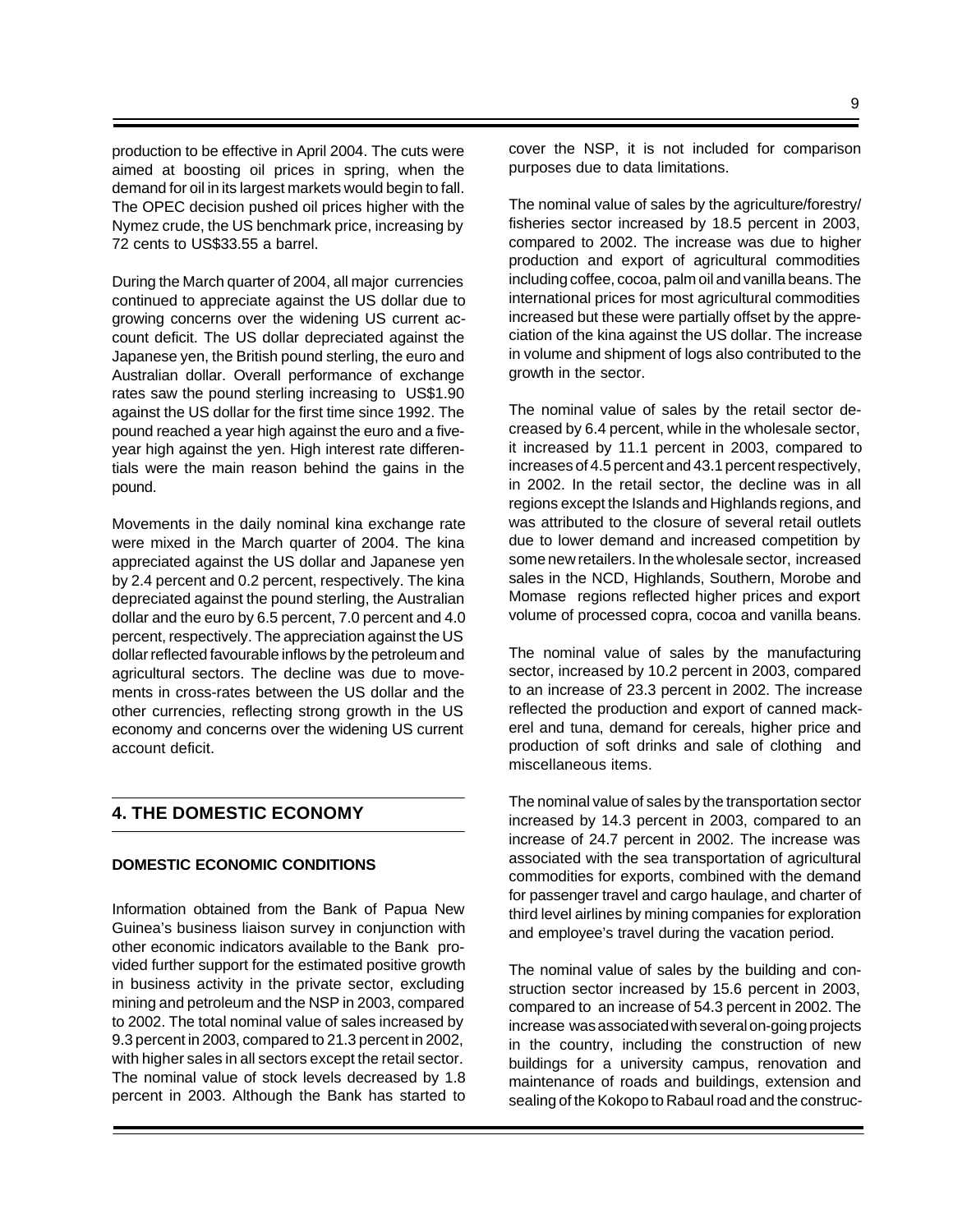tion of new bridges.

#### **National Capital District**

The nominal value of sales by the private sector, excluding quarrying, in the NCD increased by 11.8 percent in 2003, compared to an increase of 21.9 percent in 2002. The increase was associated with a general increase in prices, while business activity was subdued during the year.

## **Southern Region**

The nominal value of sales in the Southern region increased by 4.2 percent in 2003, compared to a decline of 0.5 percent in 2002. The increase was associated with spin-off activities from mining and logging operations and higher stevedoring activities. Higher production and export of palm oil also contributed to the increase.

## **Highlands Region**

The nominal value of sales in the Highlands region decreased by 9.0 percent in 2003, compared to an increase of 11.7 percent in 2002. The decline was attributed to reduced incomes from coffee, combined with increased law and order problems and the bad road conditions of some parts of the Highlands Highway, which affected the delivery of goods to and from Lae. Despite the high production and export of coffee, the kina receipts from exports were low as a result of the appreciation of the kina against the US dollar. This affected producer prices and resulted in lower income to smallholder producers as well as large companies.

## **Morobe Region**

The nominal value of sales in the Morobe region increased by 13.5 percent in 2003, compared to an increase of 18.5 percent in 2002. The increase was due to higher sales by all sectors, except the agriculture sector. The growth reflected higher sale of soft drinks as a result of increased promotional activities and demand for food and clothing items. Higher volume of cargo haulage and stevedoring activities accounted for the increase in the transportation sector.

## **Momase Region**

The nominal value of sales in the Momase region increased by 5.5 percent in 2003, compared to an increase of 23.4 percent in 2002, with higher sales in all sectors. The increase was associated with the production of vanilla, production and shipment of canned and fresh tuna to overseas markets, and the expansion of logging operations.

## **Islands Region**

The nominal value of sales in the Islands region increased by 12.1 percent in 2003, compared to an increase of 40.2 percent in 2002, with higher sales in all sectors except the retail sector. The increase was attributed to higher prices and volume of copra and palm oil exports. There were also major construction projects including the expansion and sealing of the Kokopo to Rabaul road, and the maintenance and construction of school buildings.

## **EMPLOYMENT**

According to the Bank's employment index, the level of employment in the formal private sector, excluding mining and petroleum, increased by 6.4 percent over the year to December 2003 (December 2003 quarter on December 2002 quarter), compared to the corresponding period in 2002. The growth reflected higher employment levels in all sectors except the finance and other services sector. Employment increased in all regions except the National Capital District and Southern regions.

In the retail and wholesale sectors, employment increased by 7.2 percent and 19.8 percent respectively, over the year to December 2003, compared to the corresponding period in 2002. In the retail sector, the increase reflected the opening of three new shops by a retailer, and higher casual employment by several hardware, electrical and general merchandise companies. In the wholesale sector, the increase was due to the expansion of operations by a company in the Highlands region, higher employment in the general merchandise sub-sector, and by copra and cocoa processors and exporters.

In the manufacturing sector, employment increased by 5.3 percent over the year to December 2003, compared to the same period in 2002. The increase was due to higher employment by manufacturers of food and beverage, including canned meat and fish, soft drinks, fresh meat and chicken as a result of increased production. There was also increased promotional and distributional activities for these products.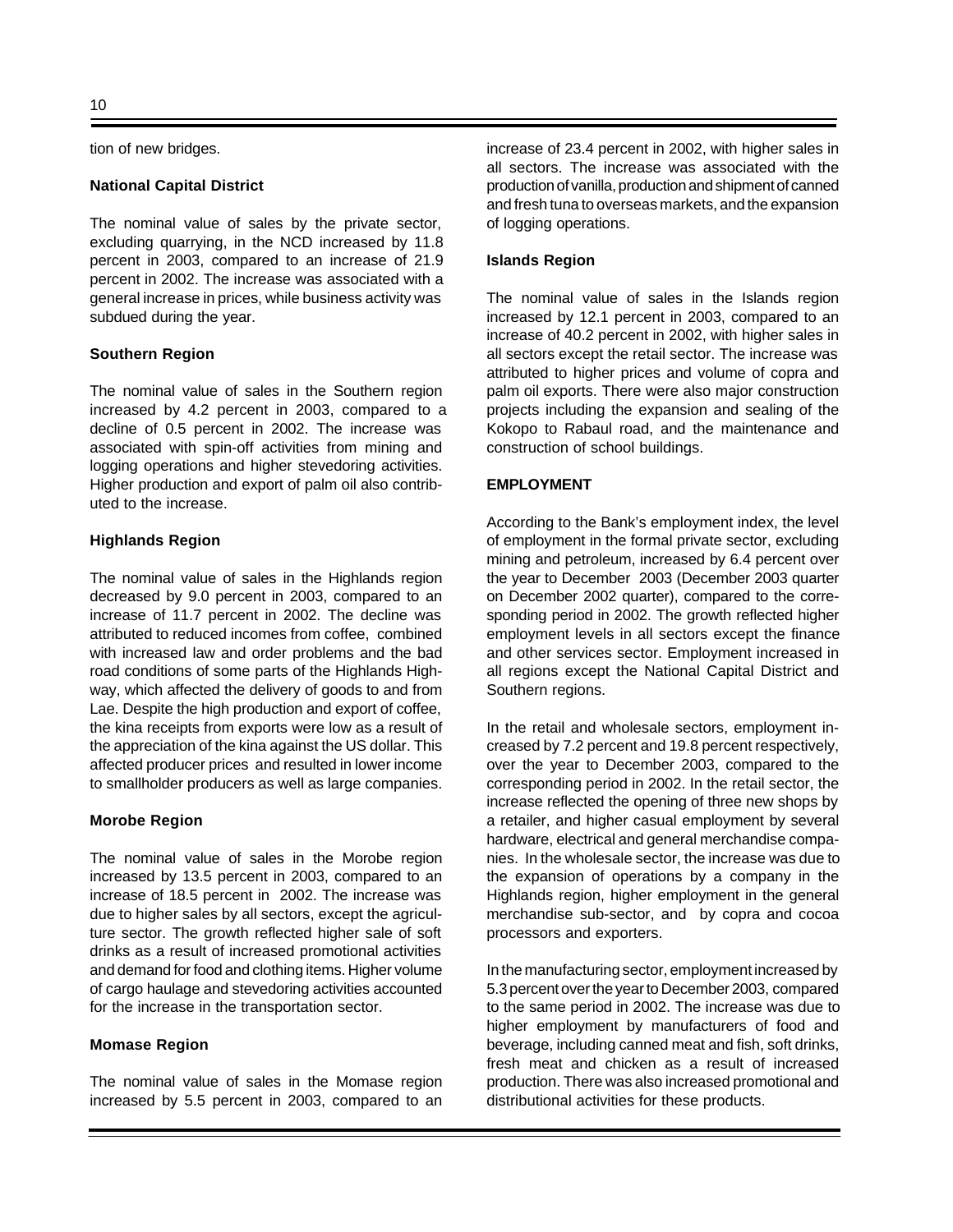

In the building and construction sector, employment increased by 23.0 percent over the year to December 2003, compared to the corresponding period in 2002. The increase was associated with the construction of the Tuna loining factory in the Momase region, and the maintenance of feeder roads, maintenance and construction of school buildings and hospitals, and the Kokopo to Rabaul road project in the Islands region.

In the transportation sector, employment increased by 2.8 percent over the year to December 2003, compared to the same period in 2002. The increase was due to the employment of casual staff to carry cargoes at the wharves as a result of higher stevedoring activity. Higher employment in the air transportation subsector was due to the recruitment of administration and engineering staff by a third level airline, while the recruitment of trainee and casual staff by several hire car companies also contributed to the increase.

In the agriculture/forestry/fisheries sector, employment increased by 8.7 percent over the year to December 2003, compared to the corresponding period in 2002. The increase was associated with the recruitment of sales and promotional staff by a poultry and chicken processor, the expansion of logging operations, demand for fishermen by the fishing companies, and higher employment of casual staff by the palm oil, cocoa and copra plantations, and the vanilla sector.

In the other business services sector (which includes real estate, hotel and restaurants, finance and security services), employment decreased by 2.0 percent over the year to December 2003, compared to the corresponding period in 2002. The decline reflected the termination and laying-off of security staff by the security firms, due to the expiry and loss of contracts

to other firms and reduction in casual staff by real estate agents, hotels and restaurants.

In the mining/quarrying/petroleum sector, employment decreased by 0.7 percent over the year to December 2003, compared to the corresponding period in 2002. The decline was to due to lower employment by the mining and petroleum sub-sectors which partly reflected lower oil reserves and the scaling down of operations in a gold mine.

By region, employment increased in all regions except the NCD and Southern regions. In the Highlands region, employment increased by 21.1 percent over the year to December 2003, compared to the corresponding period in 2002. The increase was due to higher employment by the coffee and tea plantations, as well as for poultry farming, animal husbandry and the construction of bridges and maintenance of feeder roads. The processing of timber for building construction and furniture-making by a number of companies, and the expansion of operations by a general merchandise wholesale company also contributed to the increase.

In the Morobe region, employment increased by 14.7 percent over the year to December 2003, compared to the corresponding period in 2002. The increase was due to higher employment by the food and beverage manufacturers, including for production and more aggressive distribution and promotional activities, combined with casual employment due to increased shipment and haulage of general cargoes to and from the wharves.

In the Momase region, employment increased by 1.9 percent over the year to December 2003, compared to the same period in 2002. The growth reflected higher employment by the fisheries sub-sector, associated with increased production and export of fresh and canned tuna, and in logging operations and the cocoa and coconut plantations.

In the Islands region, employment increased by 12.9 percent over the year to December 2003, compared to the corresponding period in 2002. Higher employment levels were recorded in the agriculture sub-sector, including palm oil, copra and cocoa. The increase also reflected higher casual employment in the retail and wholesale sectors, as well as in the construction sector reflecting the maintenance and construction of school buildings and the Kokopo to Rabaul road.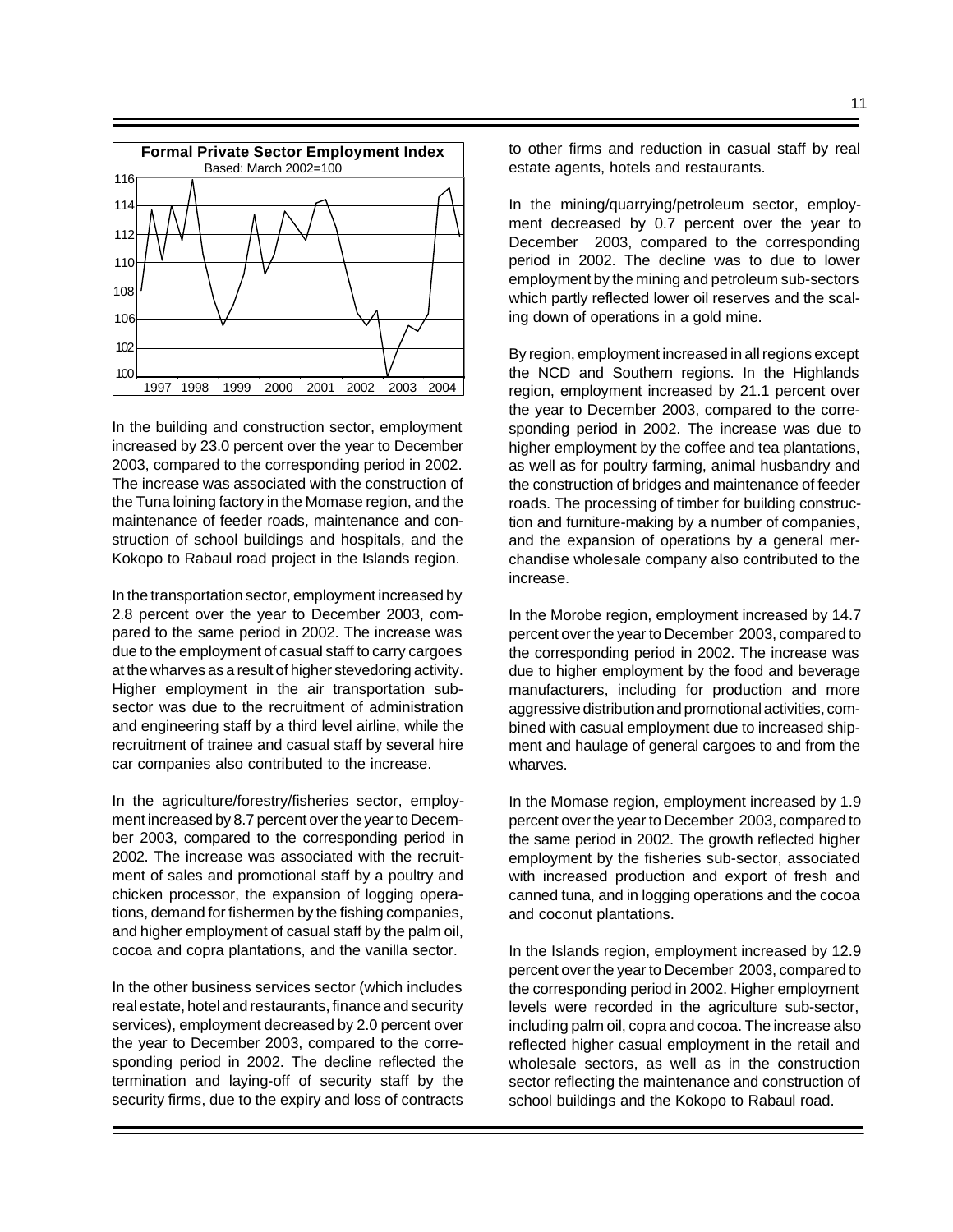

school buildings and the Kokopo to Rabaul road.

In the NCD region, employment decreased by 0.9 percent over the year to December 2003, compared to the corresponding period in 2002. The decline reflected the laying-off of staff by several retail and wholesale companies, especially security staff, and by some construction companies due to the completion of major building and construction projects in Port Moresby.

In the Southern region, employment declined by 1.6 percent over the year to December 2003, compared to the corresponding period in 2002. The decline was due to the laying-off of casual staff by the palm oil plantations, lower logging activity due to wet weather conditions, the closure of a couple of retail outlets and the scaling down of operations by a hardware retailer.

#### **CONSUMER PRICE INDEX**

The headline inflation as measured by the Consumer Price Index (CPI) was 1.4 percent for the March quarter of 2004, compared to 0.4 percent in the December quarter of 2003. The increase was mainly due to higher prices in the 'Drinks, tobacco and betelnut', 'Rents, council charges, fuel and power' and 'Miscellaneous' expenditure groups. All surveyed urban areas recorded increases in the March quarter of 2004, except Lae and Rabaul. The annual inflation was 2.9 percent in the March quarter of 2004, compared to 20.7 percent in the corresponding quarter of 2003.

The CPI for the 'Food' expenditure group increased by 0.2 percent in the March quarter of 2004 due to higher prices of cereals, fruits and vegetables. For the 'Drinks, tobacco and betelnut' expenditure group, the CPI increased by 3.0 percent and reflected higher prices of soft drinks, alcoholic drinks and betelnut and contributed 0.6 percentage points to the movement in the index. The CPI for the 'Clothing and footwear' group increased marginally by 0.1 percent due to higher prices of men's clothing and footwear. For the 'Miscellaneous' expenditure group, the CPI increased by 14.5 percent due to substantial increases in school fees for 2004 and contributed 1.1 percentage points to the movement in the index. The 'Rents, council charges, fuel and power' expenditure group increased by 3.6 percent attributed to higher kerosene prices in the fuel and power sub-group and contributed 0.3 percentage points to the overall movement.

The CPI for the 'Transport and communication' expenditure group decreased by 0.3 percent in the March quarter of 2004, reflecting lower prices for motor vehicles. The CPI for the 'Household equipment and operation' expenditure group decreased by 1.9 percent, due to lower prices for the durable, semi-durable and nondurable goods sub-groups.

By urban centres, Goroka recorded the highest increase with 3.1 percent followed by Port Moresby with 2.8 percent and Madang with 2.0 percent. Lae and Rabaul recorded declines in the CPI of 1.1 percent and 1.7 percent, respectively.

The underlying exclusion-based and trimmed-mean measures of inflation were 0.9 percent and 0.4 percent, respectively, in the March quarter of 2004. This compares with no changes recorded for both measures in the previous quarter. The trimmed-mean measure was slightly lower than the exclusion-based measure due to the exclusion of soft drinks and school fee subsidies. The annual exclusion-based and trimmed-mean inflation measures were 5.3 percent and 1.6 percent respectively, in the March quarter of 2004, compared to 21.1 percent and 18.4 percent in the corresponding period in 2003.

## **5. EXPORT COMMODITIES REVIEW**

The total value of merchandise exports in the March quarter of 2004 was K1,946 million, 4.5 percent lower than in the corresponding quarter of 2003. Declines in export values were recorded for copper, crude oil, coffee, cocoa, copra oil, rubber, forestry and marine product exports, while there were increases in the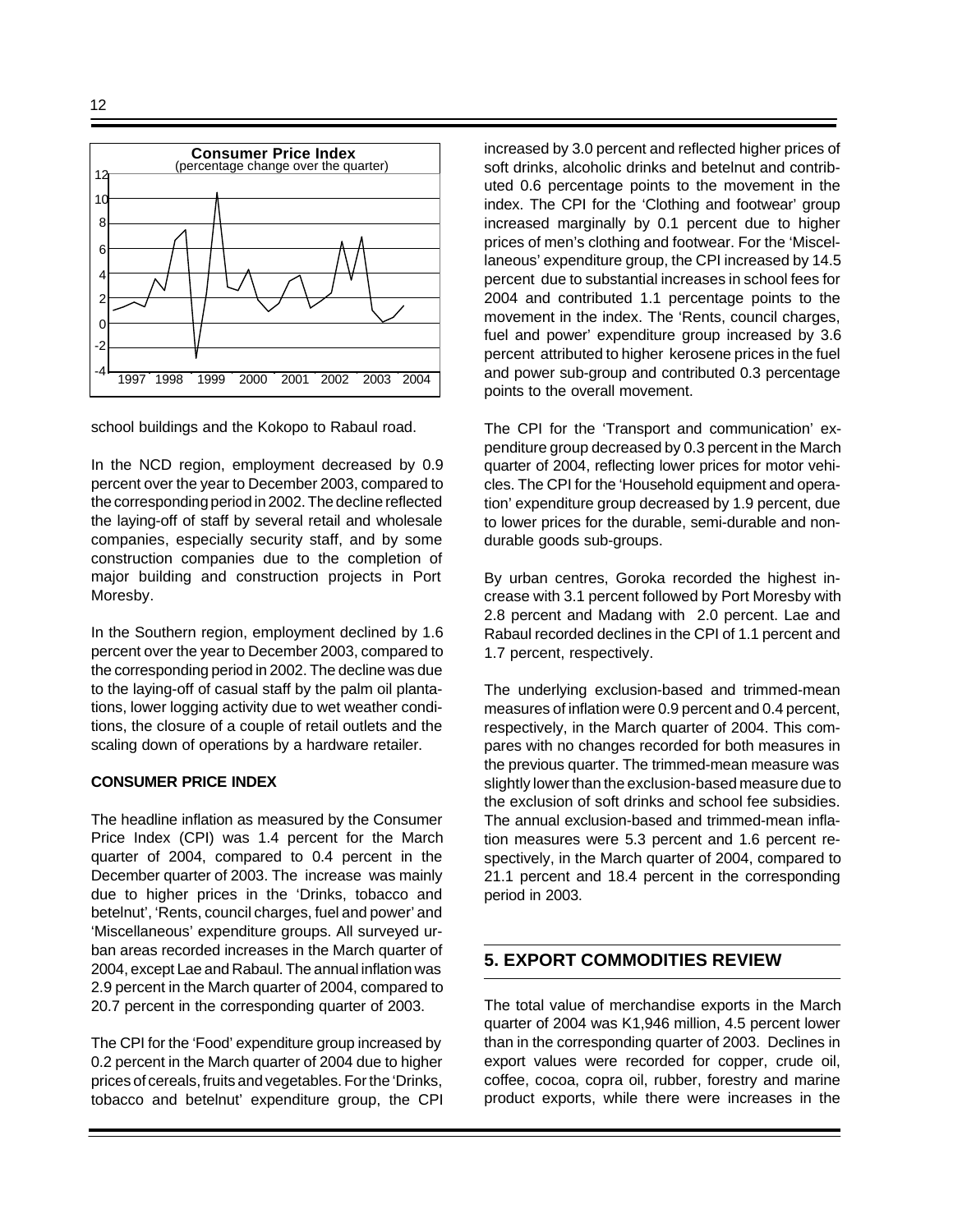values of gold, palm oil, copra, tea and other nonmineral exports. Mineral export receipts, excluding crude oil were K1,103.6 million and accounted for 56.7 percent of total merchandise exports in the March quarter of 2004, compared to 54.9 percent in the corresponding quarter of 2003. Crude oil exports totalled K352.0 million and accounted for 18.1 percent of total merchandise exports in the March quarter of 2004, compared to 23.2 percent in the corresponding quarter of 2003.

The value of agricultural and marine products, excluding forestry product exports was K402.3 million and accounted for 20.7 percent of total merchandise exports in the March quarter of 2004, compared to 15.9 percent in the corresponding quarter of 2003. Forestry product exports were K88.1 million and accounted for 4.5 percent of total merchandise exports in the March quarter of 2004, compared to 6.0 percent in the corresponding quarter of 2003.

The weighted average price of Papua New Guinea's exports increased by 2.0 percent in the March quarter of 2004, compared to the corresponding quarter of 2003. There was a 5.1 percent increase in the weighted average price of mineral exports, with higher kina prices of gold and copper. For the agricultural, forestry and marine product exports, the weighted average price declined by 8.8 percent and was associated with lower kina prices of all agricultural and log exports with the exception of copra, copra oil and rubber exports. The lower export prices reflected the appreciation of the kina against the US dollar as international commodity prices increased in the March quarter of 2004, except for cocoa. Excluding logs, the weighted average price of agricultural and marine product exports declined by 7.5 percent in the March quarter of 2004, compared to the corresponding period of 2003.

#### **Mineral Exports**

Total mineral export receipts were K1,455.6 million in the March quarter of 2004, compared to K1,591.5 million in the corresponding quarter of 2003. The decline was due to lower export volumes of all mineral exports, which more than offset increases in the export prices of gold and copper.

Gold export volumes during the March quarter of 2004 were 16.5 tonne, a decline of 3.5 percent from the corresponding quarter of 2003. The decline reflected lower production and shipment by all the mines. The average free on board (f.o.b.) price received for PNG's gold exports was K43.4 million per tonne during the March quarter of 2004, 3.5 percent higher than in the corresponding period of 2003, due to increased international prices. The average gold price at the London Metal Exchange increased by 15.3 percent to US\$407 per fine ounce in the March quarter of 2004, compared to the corresponding quarter of 2003. The increase was due to higher demand from Asia and North America, as investors considered gold-based investments a safe haven after continued lower performance in the equity markets, combined with uncertainties surrounding the on-going conflict in Iraq. The higher export price and lower export volume resulted in a marginal increase in gold export receipts to K716.8 million in the March quarter of 2004, compared to the corresponding quarter of 2003.

Copper export volumes in the March quarter of 2004 were 46.3 thousand tonnes, a decline of 28.2 percent from the corresponding quarter of 2003**.** The decline was due to reduced shipment of copper ore as a result of lower water levels at the Fly river, combined with lower production. The average f.o.b. price of PNG's copper exports was K8,132 per tonne in the March quarter of 2004, an increase of 34.3 percent from the corresponding quarter of 2003, due to higher international prices. The higher international prices reflected lower stock levels at the London Metal Exchange, combined with increased demand from Asia, one of the major copper consuming region. The lower export volume more than offset the increase in export prices and resulted in an export value of K376.5 million in the March quarter of 2004, a decrease of 3.6 percent from the corresponding quarter of 2003.

Crude oil export volumes in the March quarter of 2004 were 3,267.8 thousand barrels, a decline of 12.8 percent from the corresponding quarter of 2003. The decline reflected lower extraction rates from oil wells at the Kutubu, Gobe Main and South East Gobe projects attributed to the natural decline in reserve levels. The average export price of crude oil was K108 per barrel in the March quarter of 2004, a decline of 14.3 percent from the corresponding quarter of 2003 due mainly to the appreciation of the kina against the US dollar, as international prices increased. Higher international prices resulted from the decision by the OPEC to cut production, uncertainties with the US-led intervention in Iraq, lower oil stocks in North America and the rise in demand from Asia, particularly from China. The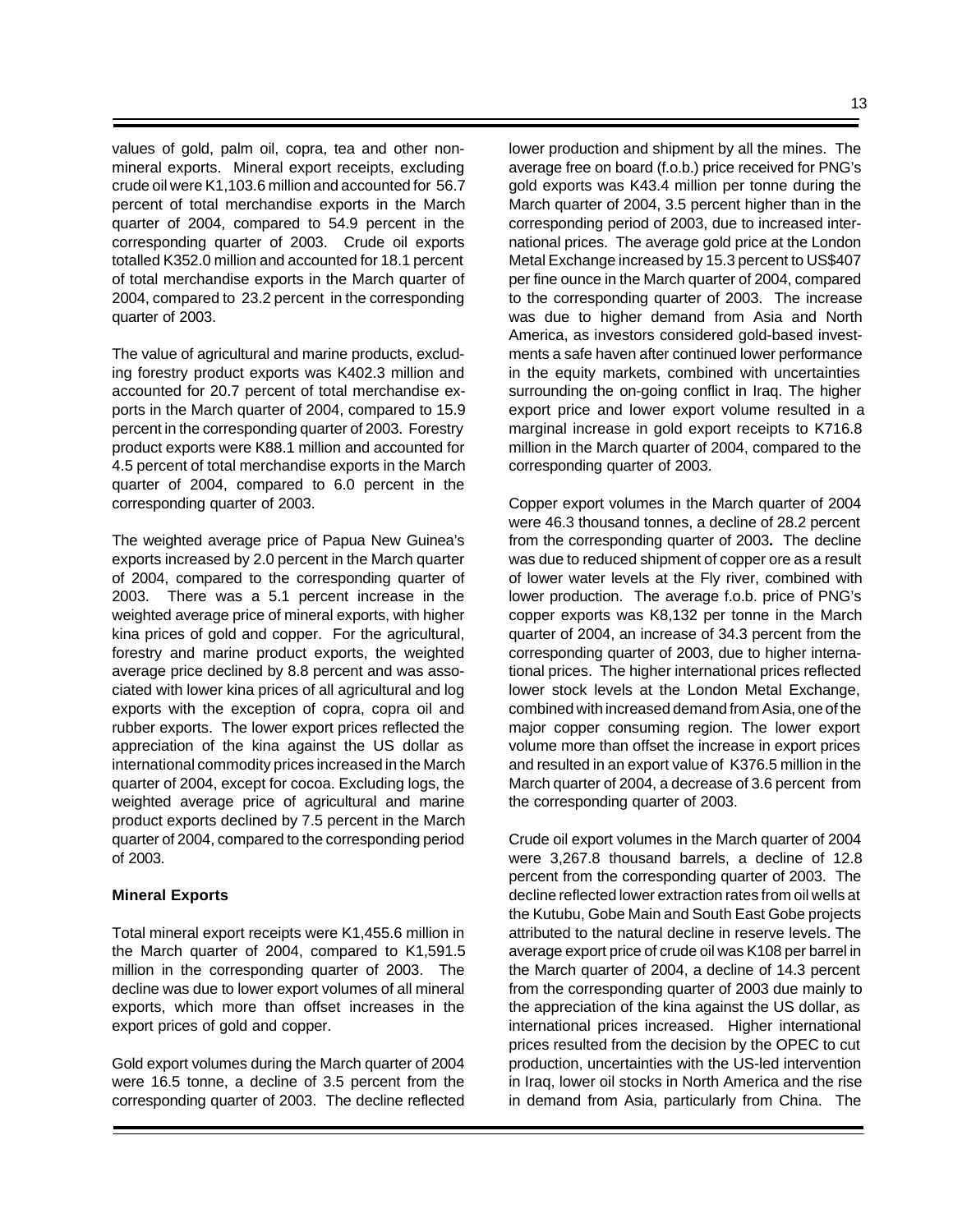combined decline in the export price and volume resulted in an export value of K352.0 million in the March quarter of 2004, a decline of 25.5 percent from the corresponding quarter of 2003.

#### **Agriculture, Logs and Fisheries Exports**

Export prices of most agricultural commodities declined in the March quarter of 2004, compared to the corresponding quarter of 2003. Coffee prices declined by 17.2 percent, cocoa by 24.2 percent, palm oil by 4.9 percent and tea by 6.0 percent. The average export price of logs was K166 per cubic meter in the March quarter of 2004, a decline of 13.5 percent from the corresponding quarter of 2003.

The volume of coffee exported in the March quarter of 2004 was 8,200 tonnes, an increase of 3.8 percent from the corresponding quarter of 2003. This was due to higher production as a result of favourable weather conditions. The average export price of coffee was K3,805 per tonne in the March quarter of 2004, a decline of 17.2 percent from the corresponding quarter of 2003. The decline was mainly due to the appreciation of the kina against the US dollar, as international prices increased. Higher international prices were attributed to increased demand resulting from unfavourable weather conditions in Brazil, which affected the world supply of coffee. The decline in export price more than offset the increase in export volume, resulting in an export value of K31.2 million in the March quarter of 2004, a decline of 14.0 percent from the corresponding period of 2003.

The volume of cocoa exported in the March quarter of 2004 was 10,400 tonnes, an increase of 28.4 percent from the corresponding quarter of 2003. This was attributed to higher production as a result of favourable weather conditions in the major cocoa producing regions. The average export price of cocoa was K6,029 per tonne in the March quarter of 2004, a decline of 24.2 percent from the corresponding period of 2003. This was due to lower international prices, resulting from higher supply in the world market following increased production from the Ivory Coast, as well as from other major cocoa producing countries in Asia and Latin America. The decline in export price more than offset the increase in export volume, resulting in an export value of K62.7 million in the March quarter of 2004, a decline of 2.6 percent from the corresponding period of 2003.



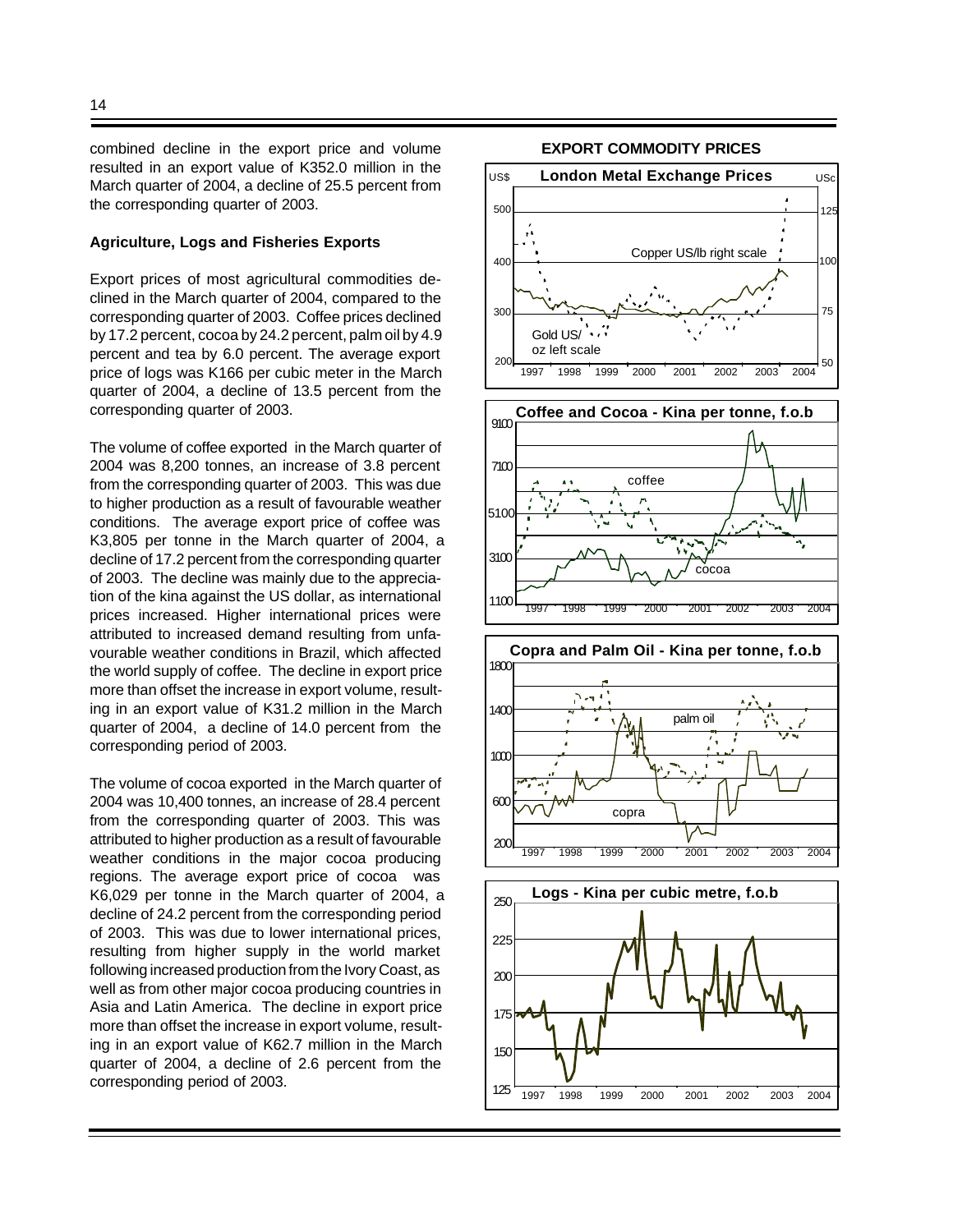The volume of copra exported in the March quarter of 2004 was 4,900 tonnes, a significant increase of 157.9 percent from the corresponding quarter of 2003. The increase was due to higher production from the major producing regions, attributed to an increase in export licenses issued to copra exporters by the Kokonas Indastri Koporasen (KIK). The average export price of copra was K857 per tonne in the March quarter of 2004, an increase of 1.8 percent from the corresponding quarter of 2003, due to higher international prices. The increase in international prices resulted from lower supply in the world market, reflecting reduced production from the Philippines and Indonesia, the world's major copra producers. This was supported by higher demand as prices of other edible oils increased in the world market. The higher export price and volume resulted in an export value of K4.2 million in the March quarter of 2004, a significant increase of 162.5 percent from the corresponding period of 2003.

The volume of copra oil exported in the March quarter of 2004 was 7,600 tonnes, a decline of 18.3 percent from the corresponding period of 2003. The decline reflected lower quantities of copra sold to the two domestic copra mills for processing. The average export price of copra oil was K1,829 per tonne in the March quarter of 2004, an increase of 5.7 percent from the corresponding period of 2003. The increase was attributed to higher international prices as a result of declining copra production from the Philippines and Indonesia, two of the world's major copra producers. This was supported by higher demand for copra oil, as international prices of other edible oils increased. The decline in export volume more than offset the increase in export price, resulting in an export value of K13.9 million in the March quarter of 2004, a decline of 13.7 percent from the corresponding period of 2003.

The volume of palm oil exported in the March quarter of 2004 was 101,100 tonnes , an increase of 6.6 percent from the corresponding period of 2003. This was due to higher production, attributed to favourable weather conditions in the palm oil producing regions. The average export price of palm oil was K1,342 per tonne in the March quarter of 2004, a decline of 4.9 percent from the corresponding quarter of 2003. The decline was attributed to the appreciation of the kina against the US dollar as international prices increased, due to higher demand for palm oil as the international prices of other edible oils increased. The higher export volume more than offset the decline in export price and

resulted in an export value of K135.7 million in the March quarter of 2004, an increase of 1.4 percent from the corresponding period of 2003.

The volume of tea exported in the March quarter of 2004 was 2,300 tonnes, an increase of 21.1 percent from the corresponding quarter of 2003. This was due to higher production as a result of favourable weather conditions. The average export price of tea was K2,870 per tonne in the March quarter of 2004, a decline of 6.0 percent from the corresponding period of 2003. The higher export volume more than offset the decline in export price and resulted in an export value of K6.6 million in the March quarter of 2004, an increase of 13.8 percent from the corresponding period of 2003.

The volume of rubber exported in the March quarter of 2004 was 800 tonnes, a decline of 20.0 percent from the corresponding period of 2003. The decline was mainly attributed to unfavourable weather conditions, combined with deteriorating road infrastructure in the rubber producing regions. The average export price was K3,375 per tonne in the March quarter of 2004, an increase of 16.4 percent from the corresponding period of 2003, due to higher international prices resulting from lower supply in the world market. The decline in export volume more than offset the increase in export price and resulted in an export value of K2.7 million in the March quarter of 2004, a decline of 6.9 percent from the corresponding period of 2003.

The volume of logs exported in the March quarter of 2004 was 462.0 thousand cubic meters, a decline of 14.9 percent from the corresponding period of 2003. This was mainly due to lower production as a result of unfavourable weather conditions. The average export price of logs was K166 per cubic meter in the March quarter of 2004, a decline of 13.5 percent from the corresponding period of 2003. The decline was attributed to lower international prices, reflecting higher supply of tropical hardwood in the world market from Latin and North America. The declines in both the export price and volume resulted in an export value of K76.8 million in the March quarter of 2004, a decline of 26.3 percent from the corresponding period of 2003.

The value of marine products exported in the March quarter of 2004 was K22.9 million, a decline of 24.4 percent from the corresponding period of 2003. This was a result of a decline in the export volume, which more than offset an increase in the export price.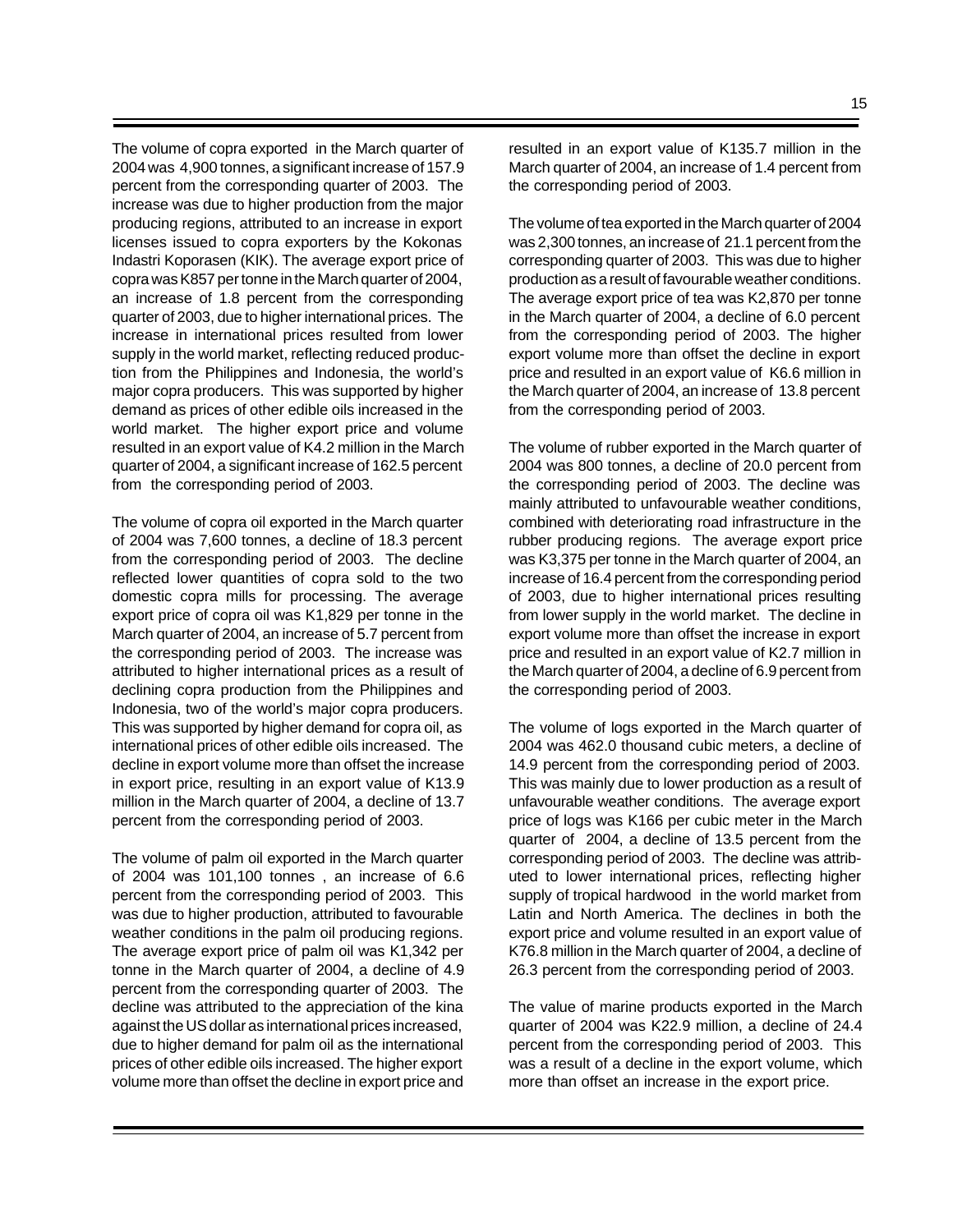## **6. BALANCE OF PAYMENTS**

The overall deficit in the balance of payments was K64 million in the March quarter of 2004, compared to a deficit of K156 million in the corresponding period of 2003. The lower deficit resulted from a significant improvement in the capital and financial account, which more than offset a lower surplus in the current account.

The surplus in the current account was attributed mainly to a continued high surplus in the trade balance and an improvement in net transfer receipts, which more than offset higher net service and income payments. Net inflows in both direct and portfolio investments, reflecting funding for a new mining project accounted for the lower deficit in the capital and financial account.

The trade account recorded a surplus of K955 million in the March quarter of 2004, the same as in the corresponding quarter of 2003. This outcome was the result of a decline in exports, which was equally compensated for by a decrease in imports. The value of merchandise exports was K1,946 million in the March quarter of 2004, a decline of 4.5 percent from the corresponding period of 2003. This was attributed to lower export values of crude oil, copper, coffee, cocoa, copra oil, rubber and forestry product, which more than offset an increase in the export receipts of gold, copra, palm oil, tea and other non-mineral exports.

The value of merchandise imports in the March quarter of 2004 was K991 million, a decline of 8.5 percent from the corresponding period of 2003. This was due to lower values of general and petroleum imports, which more than offset an increase in mining sector imports. General imports were K731 million in the March quarter of 2004, a decline of 16.1 percent from the corresponding period of 2003. Imports by the petroleum sector were K17 million in the March quarter of 2004, a decline of 22.7 percent from the corresponding period of 2003, reflecting lower capital expenditure undertaken by the oil projects. Imports by the mining sector were K243 million in the March quarter of 2004, an increase of 27.9 percent from the corresponding period of 2003. The increase was due to higher capital expenditure at the Porgera, Lihir and Tolukuma mines.

The deficit in the services account was K733 million in the March quarter of 2004, compared to K611 million in



<sup>1</sup> The dotted vertical lines indicate a break in series from 2002. See "For the Record" in March 2002 QEB on page 29.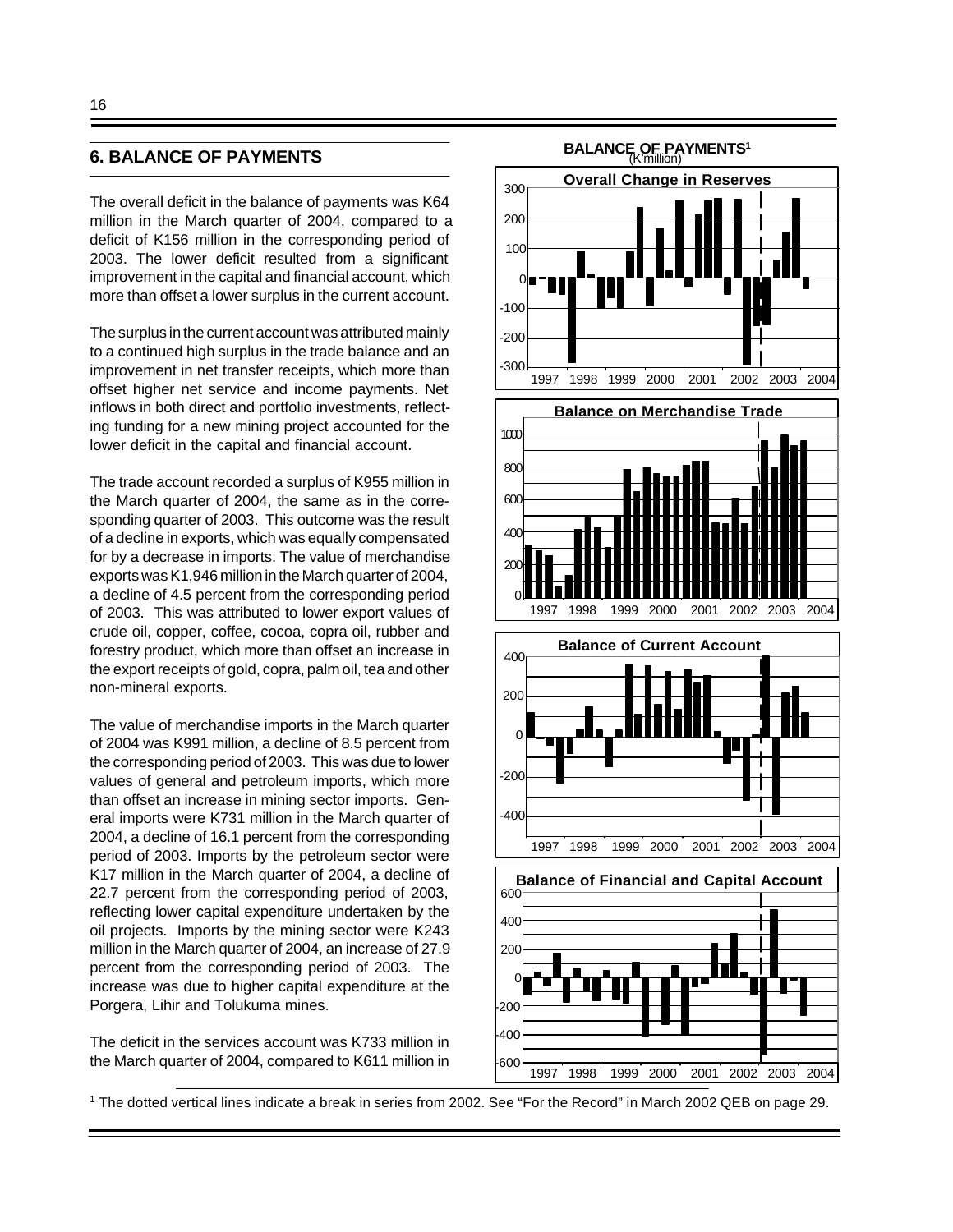the corresponding period of 2003. The higher deficit was due to increased payments relating to travel, education, insurance, other financial, communication, government services n.i.e., construction and other services. There were lower payments for transportation, computer and information, other business and refining and smelting services.

The deficit in the income account was K383 million in the March quarter of 2004, compared to a deficit of K205 million in the corresponding period of 2003. This was due to higher compensation of employees and dividend payments, which more than offset a decline in interest payments.

The surplus in the transfers account was K281 million in the March quarter of 2004, compared to a surplus of K268 million in the corresponding period of 2003. Higher receipts for superannuation, family maintenance, gifts, grants and taxes, combined with lower transfer payments contributed to the improvement.

As a result of the worsening deficits in the services and income accounts, the current account recorded a surplus of K120 million in the March quarter of 2004, compared to a surplus of K407 million in the corresponding period of 2003.

The capital account recorded no transactions during the March quarter of 2004, the same as in the corresponding quarter of 2003.

The financial account recorded a net outflow of K262 million in the March quarter of 2004, which was significantly lower than K537 million in the corresponding quarter of 2003. This was due to net inflows of direct investments of K52 million, reflecting an equity financing for a new mining project and withdrawal of short-term money market investments by mineral companies of K355 million. There was an increased net outflow on other investments totalling K660 million, mainly reflecting higher loan repayments by both the Government and private sector.

The average level of gross foreign exchange reserves at the end of the March quarter of 2004 was K1,667.6 (US\$515.7) million, sufficient for 5.1 months of total and 6.9 months of non-mineral import covers.

## **7. MONETARY DEVELOPMENTS**

#### **INTEREST RATES AND LIQUIDITY**

The Bank of Papua New Guinea continued to ease its monetary policy stance during the first quarter of 2004 by reducing the Kina Facility Rate (KFR) to 12.0 percent in March 2004 from 14.0 percent in December 2003. In addition, the Repurchase Agreement Facility (RAF) dealing margins were increased to 200 basis points in January and later to 300 basis points in March 2004, on both the buy and sell sides from the KFR. As a result, Treasury bill rates decreased across all maturities during the March quarter. The 28 days rate decreased from 16.13 percent to 12.38 percent, the 63 days rate from 16.36 percent to 13.59 percent, 91 days rate from 16.30 percent to 13.90 percent and the 182 days rate from 16.91 percent to 14.16 percent.

The Bank utilised Open Market Operations (OMO)



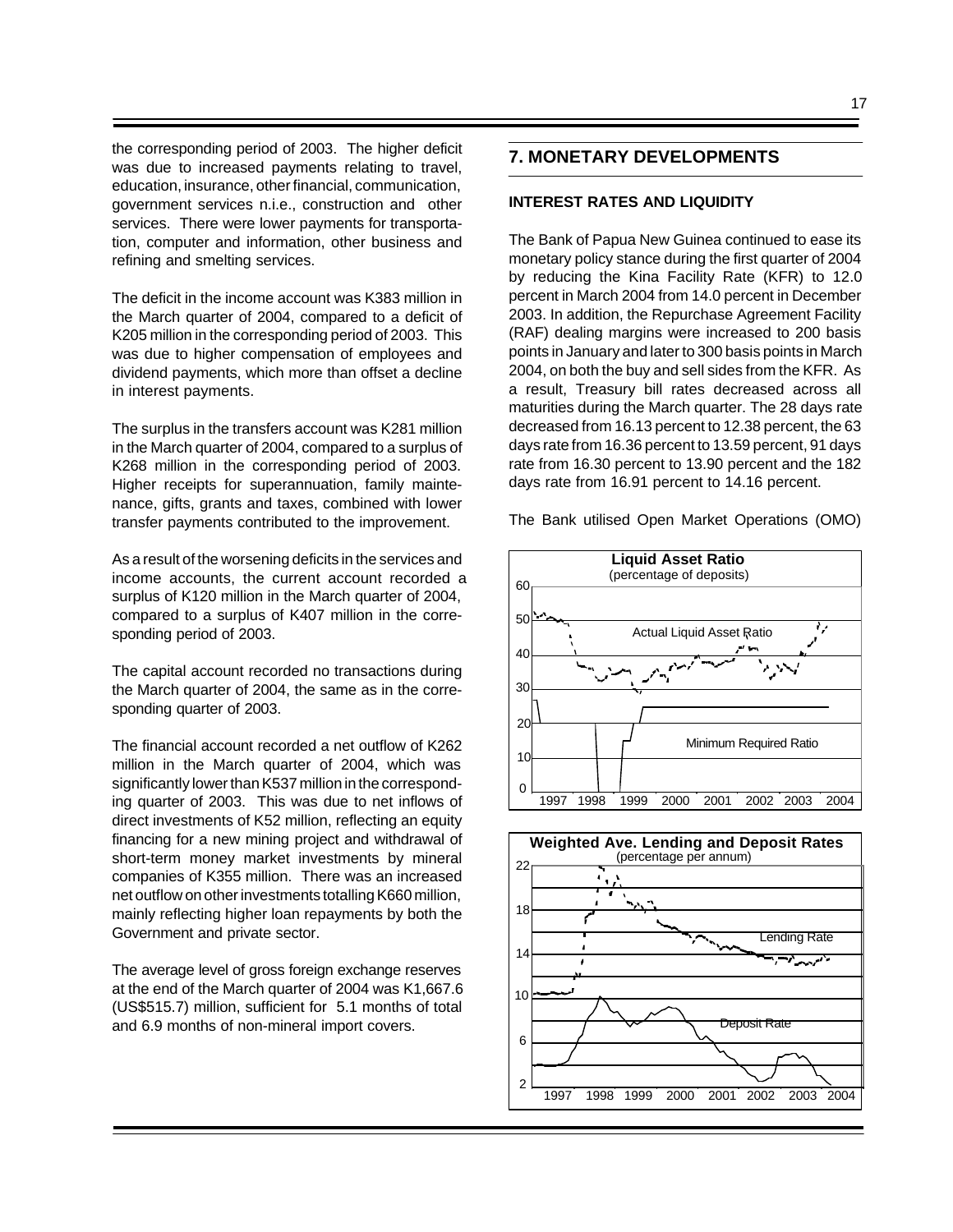







instruments in the conduct of monetary policy over the March quarter of 2004. Given the high levels of liquidity in the banking system resulting mainly from increased foreign exchange inflows, the Bank used the Treasury bills and RAF to diffuse some of the excess liquidity. As a result, activity in the inter-bank market was subdued. The Cash Reserve Requirement (CRR) and the Minimum Liquid Assets Ratio (MLAR) were maintained at 3.0 percent and 25.0 percent, respectively, over the March quarter of 2004.

Average liquid assets held by commercial banks increased by 6.8 percent in the March quarter of 2004, following an increase of 10.3 percent in the final quarter of 2003. The increase was reflected in higher holdings of Government securities and deposits with the Central Bank under the RAF. Commercial banks continued to hold the majority of their liquid assets in the form of Government Treasury bills.

The weighted average deposit rates quoted on large term deposits (K500,000 and above) also recorded a decreasing trend, except for the 90 days maturity. Between the end of December 2003 and March 2004, the 30 days weighted average deposit rate decreased from 6.44 percent to 3.88 percent, 60 days from 5.65 percent to 3.06 percent and 180 days from 6.23 percent to 2.75 percent, while the 90 days rate increased from 5.99 percent to 6.25 percent.

The weighted average interest rate on total loans extended by commercial banks increased marginally from 13.5 percent to 13.6 percent between December 2003 and March 2004, while the weighted average interest rate on total deposits decreased from 3.0 percent to 2.2 percent. Some commercial banks reduced their Indicator Lending Rates (ILRs) over the quarter, with the spread declining to 12.75 percent to 14.25 percent by the end of March 2004.

#### **MONEY SUPPLY**

The average level of broad money supply (M3\*) increased by 7.2 percent in the first quarter of 2004, compared to a revised increase of 3.6 percent in the December quarter of 2003. The growth resulted from increases in average net foreign assets of the banking system of 17.4 percent, net credit to the Government of 3.7 percent and net credit to the private sector, official entities and non-monetary financial institutions of 0.1 percent. The rise in average net foreign assets resulted from increases in net foreign assets of both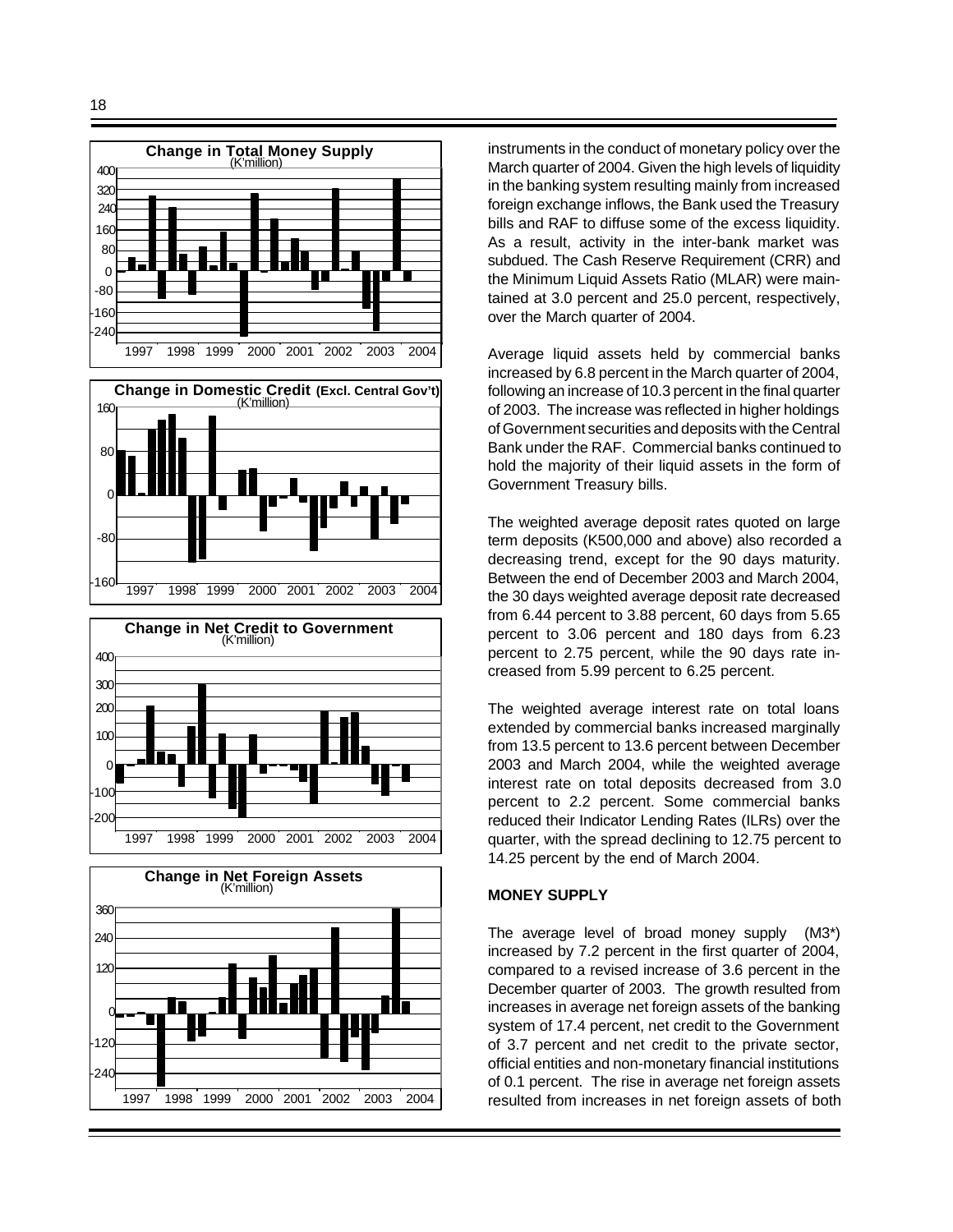

the Central Bank and commercial banks. The increase in average net credit to the Government was mainly due to higher holdings of Government securities by commercial banks. Domestic credit outstanding, excluding advances to the Central Government and outstanding loans under the Governments's Agricultural export commodity price support schemes, decreased by 1.0 percent in the March quarter of 2004, compared to the December quarter of 2003. The average level of the broad monetary base grew by 5.1 percent over the first quarter of 2004, compared to an increase of 8.6 percent in the December quarter of 2003. The increase reflected the higher average level of liquid assets of the commercial banks.

Net credit to the Government decreased by 6.1 percent in the first quarter of 2004, compared to a decrease of 0.4 percent in the December quarter of 2003. The decline was mainly due to an increase in Government deposits at the commercial banks and higher sales of Treasury bills to the public. An increase in net foreign assets of K47.0 million resulted from higher net foreign assets of commercial banks of K64.1 million, which more than offset a decline in net foreign assets of the Central Bank of K17.1 million. The improvement reflected increased holdings of foreign currency by commercial banks as a result of stability in the exchange rate and a pick-up in forward foreign exchange transactions.

The average level of narrow money supply (M1\*) increased by 3.8 percent in the March quarter of 2004, compared to an increase of 2.0 percent in the December quarter of 2003. The increase was mainly due to growth in demand deposits. The average level of quasi money fell by 1.7 percent during the March quarter, following decreases in both savings and term deposits.

The monthly average level of deposit base of commercial banks increased by 2.5 percent in the March quarter of 2004 to K2,948.7 million, from K2,875.6 million in the December quarter of 2003. This represents an annualised growth rate of 10.6 percent.

#### **LENDING**

During the first quarter of 2004, total domestic credit extended by the commercial banks to the private sector, official entities and the non-monetary financial institutions decreased by K15.0 million to K1,482.1 million, compared to an increase of K16.5 million during the corresponding quarter of 2003. Lending to the private sector and official entities decreased by K6.8 million and K9.0 million respectively, while lending to nonmonetary financial institutions increased by K0.8 million. The decline in lending to the private sector was due to net repayments by the commerce sector, particularly retail trade, as well as the transportation and communication sector and other businesses. The decline also reflected low demand for new borrowings by the public. Large loan repayments by the public enterprises accounted for the decline in credit to official entities. There were no repayments under the price support schemes, European Investment Bank (EIB) Global Loan Facility and Small Scale Business Credit Facility (SSBCF), over the March quarter of 2003. The annualised decline in domestic credit, excluding the Central Government and advances under the price support schemes, was 4.1 percent in the first quarter of 2004. Foreign currency lending to the private sector and official entities was 6.1 percent of total lending to these sectors, compared to 6.7 percent in December 2003, with kina lending accounting for the remainder.

The utilisation rate of credit is a fair indicator of the level of efficiency at which the private sector is able to draw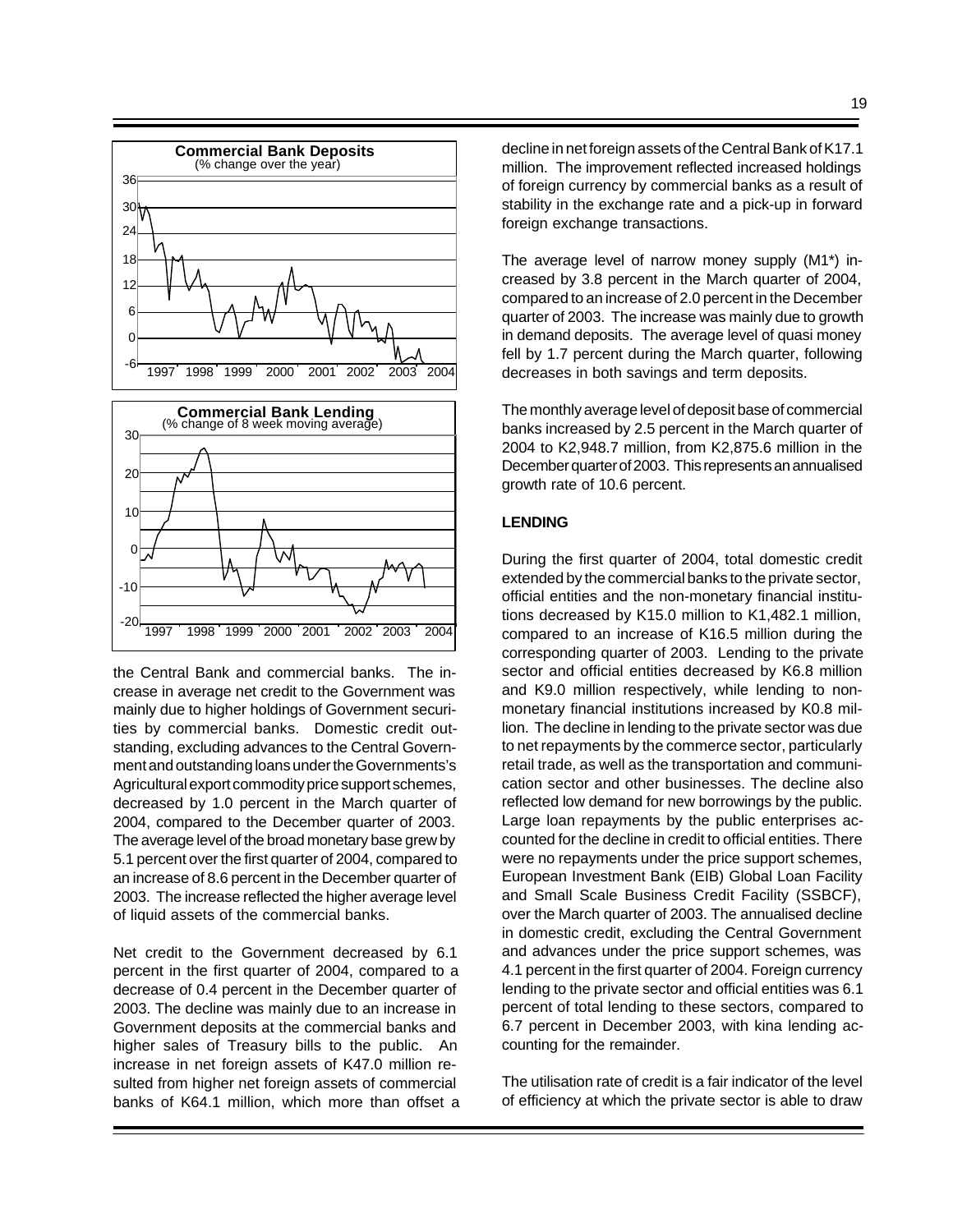down committed funds to fund their operations. The measure adopted by the Central Bank is the ratio of total credit outstanding to total commitments outstanding to the private sector, official entities and nonmonetary financial institutions. A higher utilisation rate indicates that firms are more efficient in drawing down funds and minimising commitment fees. Commitments include call and term lending and exclude any other contingent items. The utilisation rate, quarter on quarter, was 82.6 percent in March 2004, compared to a revised rate of 84.6 percent in December 2003. The decrease in the rate of utilisation reflects lower utilisation of committed funds.

# **8. PUBLIC FINANCE**

Preliminary estimates of the fiscal operations of the National Government to March 2004 showed an overall surplus of K13.8 million, compared to a surplus of K25.4 million in the corresponding period of 2003, and represents 0.1 percent of nominal GDP. The lower surplus was due to a decline in revenue, combined with an increase in expenditure.

Total revenue, including grants during the March quarter of 2004 was K573.6 million, K6.4 million lower than the receipts collected in the corresponding period of 2003, and represents 15.0 percent of the budgeted revenue.

Total tax revenue amounted to K545.3 million, 0.5 percent higher than the receipts collected during the same period in 2003, and represents 19.5 percent of the budgeted tax receipts. Direct tax receipts totalled K315.0 million, K8.3 million lower than the receipts collected over the corresponding period in 2003, and represents 17.3 percent of the budgeted amount. There were lower company and other direct tax receipts, which more than offset an increase in personal tax receipts. The decline in company tax receipts was due to delayed payments by companies. The decrease in other direct taxes was due to lower dividend and interest withholding tax receipts.

Indirect tax receipts was K230.3 million, 5.1 percent higher than in the corresponding period of 2003, and represents 23.7 percent of the budgeted receipts for 2004. All categories of indirect tax receipts increased except the export tax receipts. The increase in excise duties reflected higher imports, while the increase in VAT receipts was due to increased audit activities conducted by the Internal Revenue Commission. Other indirect tax receipts also increased as a result of the introduction of the 2.0 percent import duty.

Total non-tax revenue amounted to K28.3 million, K9.3 million lower than the amount collected in the corresponding period of 2003, and represents 14.5 percent of the budgeted amount. The decline mainly reflected lower collection of fees and charges from Government departments, which more than offset higher dividend payments from the Statutory organisations.

Total expenditure over the three months to March 2004 was K559.8 million, 0.9 percent higher than in the corresponding period in 2003, and represents 13.9 percent of the budgeted expenditure for 2004.

Recurrent expenditure over the first quarter of 2004 was K534.3 million, 7.2 percent higher than in the corresponding period in 2003, and represents 19.4 percent of the 2004 budgeted appropriation. Of this total, K233.1 million relates to National Departmental expenditure, K23.3 million higher than the amount spent during the corresponding period in 2003, and represents 18.3 percent of the budgeted appropriation. All categories of recurrent expenditure recorded increases except interest payments. National Department expenditure was higher due to increased salaries and wages. Provincial Government recurrent expenditure was K110.4 million, 23.9 percent higher than the expenditure level during the same period in 2003, and represents 18.2 percent of the budgeted amount. The increase reflected higher salaries and wages. Interest payments totalled K142.6 million, K11.3 million lower than the amount paid in the corresponding period in 2003. The decline reflected the falling interest rates on domestic loans and lower kina value of payments on external loans, due to the appreciation of the exchange rate.

Total development expenditure for the first quarter of 2004 was K25.5 million, K30.5 million lower than in the corresponding period in 2003, and represents 2.0 percent of the budgeted expenditure for 2004. The lower level of spending on developmental projects was partly related to the slow implementation of the 2004 Development Budget as well as low counterpart funding for projects provided by the Government.

The surplus combined with a net domestic borrowing of K108.7 million was used to finance the net overseas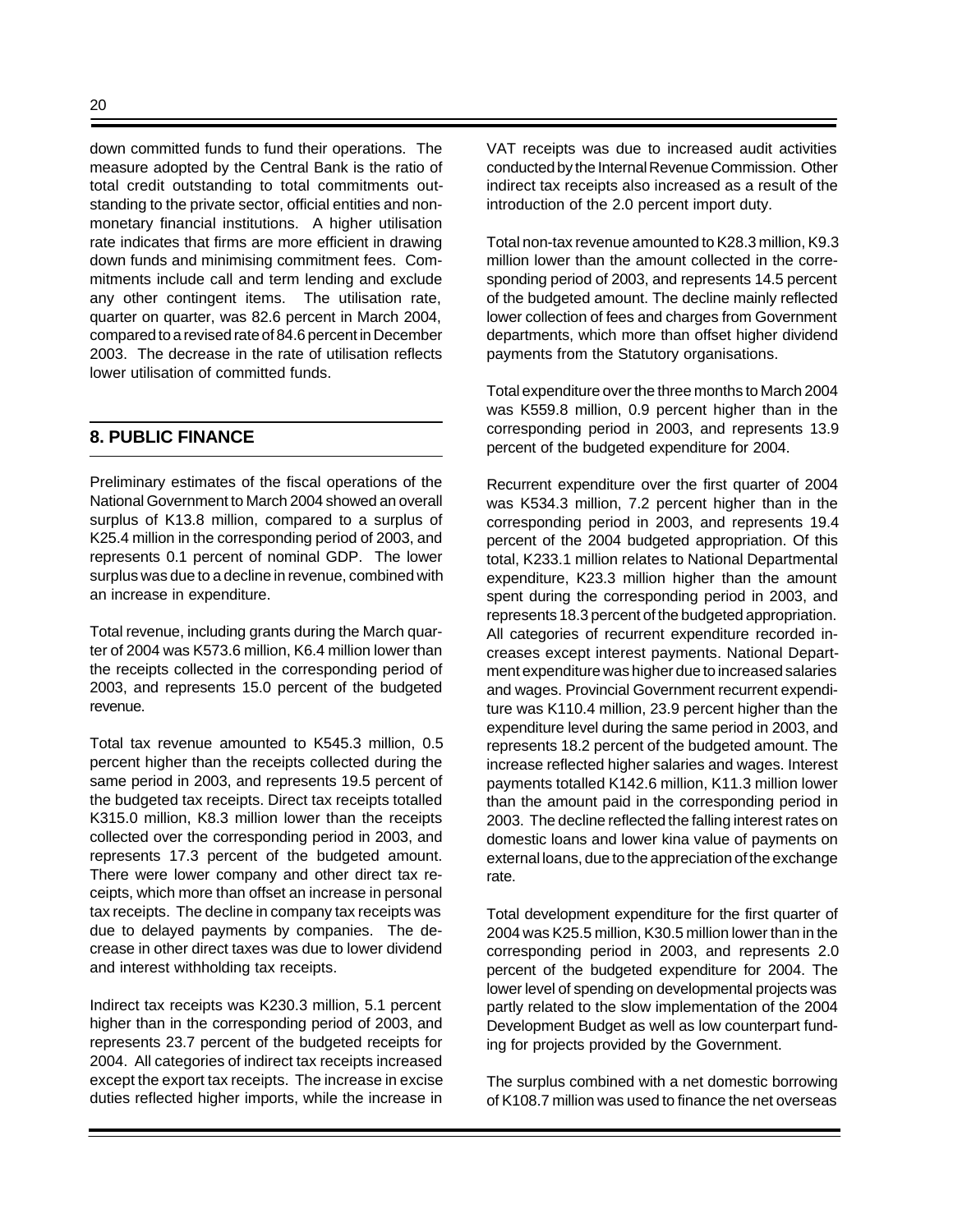loan repayment of K122.5 million. This comprised of K73.7 million in net concessionary, K16.3 million in commercial and K32.5 million in extraordinary loan sources. Domestic financing was mainly sourced from the non-banking system and commercial banks, which more than offset repayments by the Central Bank and

other domestic sources. Financing by the non-banking system of K184.2 million reflected higher holdings of Treasury bills issued by the Government. Repayments to other domestic sources of K81.3 million represent the settlements of cheques float issued in 2003.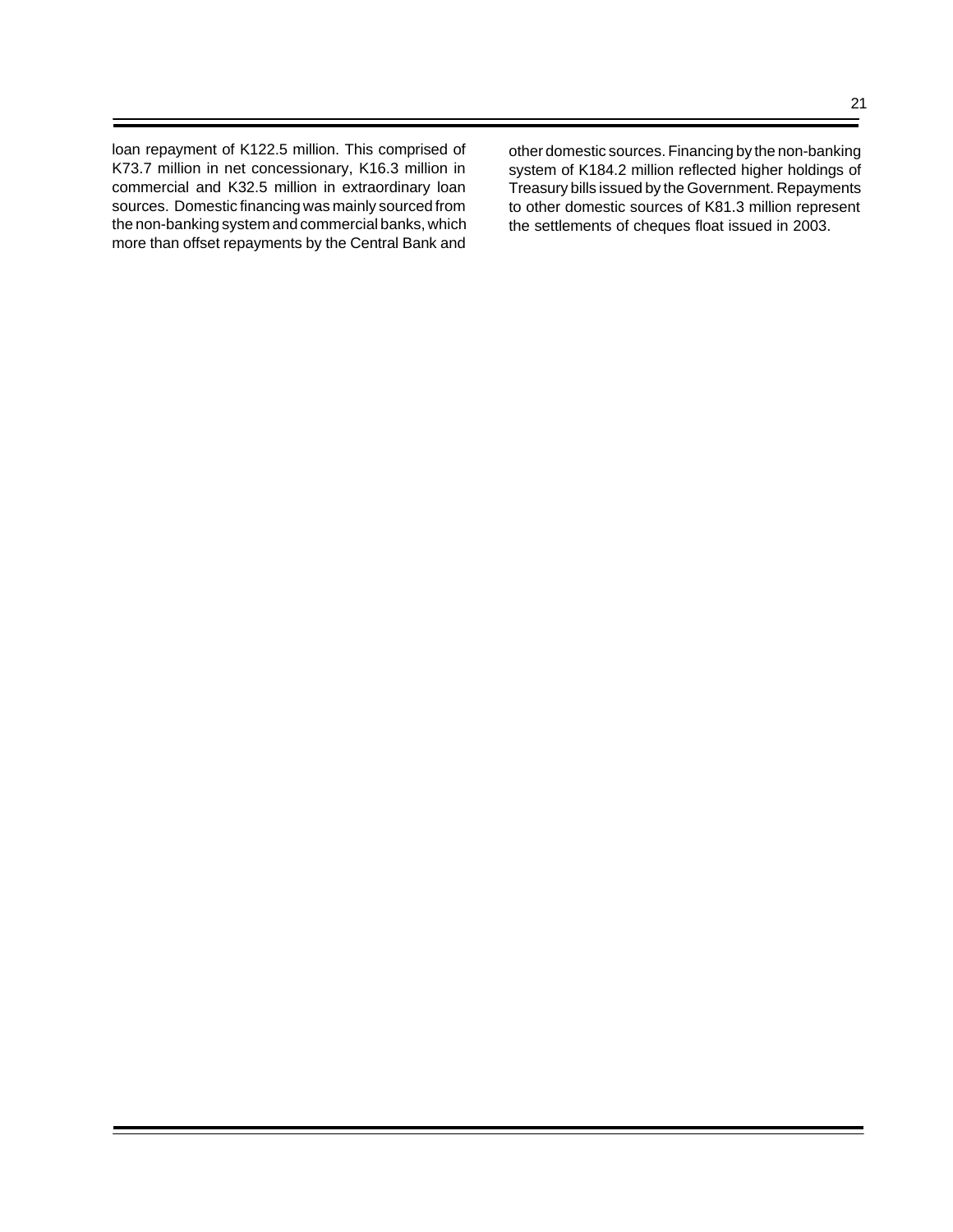#### **FOR THE RECORD**

#### **MONTHLY KINA FACILITY RATE ANNOUNCEMENTS**

The Central Bank introduced the Kina Facility Rate (KFR) in February 2001, as an official rate to indicate its stance of monetary policy. The KFR is a monthly rate and any changes to it should translate to changes in market interest rates. Changes to the KFR is based on assessment of economic fundamentals consistent with the overall objective of monetary policy of price stability in the economy. From January 2002, the KFR announced by the Bank were;

| 2002 07 January        | Maintained at 12.00 %                    |
|------------------------|------------------------------------------|
| 04 February            | Maintained at 12.00 %                    |
| 04 March               | Maintained at 12.00 %                    |
| 01 April               | Maintained at 12.00 %                    |
| 06 May                 | Maintained at 12.00 %                    |
| 03 June                | Maintained at 12.00 %                    |
| 01 July                | Maintained at 12.00 %                    |
| 05 August              | Increased by 50 basis points to 12.50 %  |
| 02 September           | Maintained at 12.50 %                    |
| 07 October             | Maintained at 12.50 %                    |
| 04 November            | Increased by 150 basis points to 14.00 % |
| 02 December            | Maintained at 14.00 %                    |
| <b>2003</b> 06 January | Increased by 50 basis points to 14.50%   |
| 03 February            | Increased by 50 basis points to 15.00 %  |
| 03 March               | Maintained at 15.00 %                    |
| 07 April               | Maintained at 15.00 %                    |
| 05 May                 | Maintained at 15.00 %                    |
| 02 June                | Increased by 100 basis points to 16.00 % |
| 07 July                | Maintained at 16.00 %                    |
| 04 August              | Reduced by 100 basis points to 15.00 %   |
| 01 September           | Maintained at 15.00 %                    |
| 06 October             | Reduced by 100 basis points to 14.00 %   |
| 03 November            | Maintained at 14.00 %                    |
| 01 December            | Maintained at 14.00 %                    |
| <b>2004</b> 05 January | Reduced by 100 basis points to 13.00 %   |
| 02 February            | Maintained at 13.00 %                    |
| 01 March               | Reduced by 100 basis points to 12.00 %   |

For details of the KFR, see Table 7.2 (S23) of the QEB. KFR announcements prior to January 2002 are reported in the December 2002 QEB.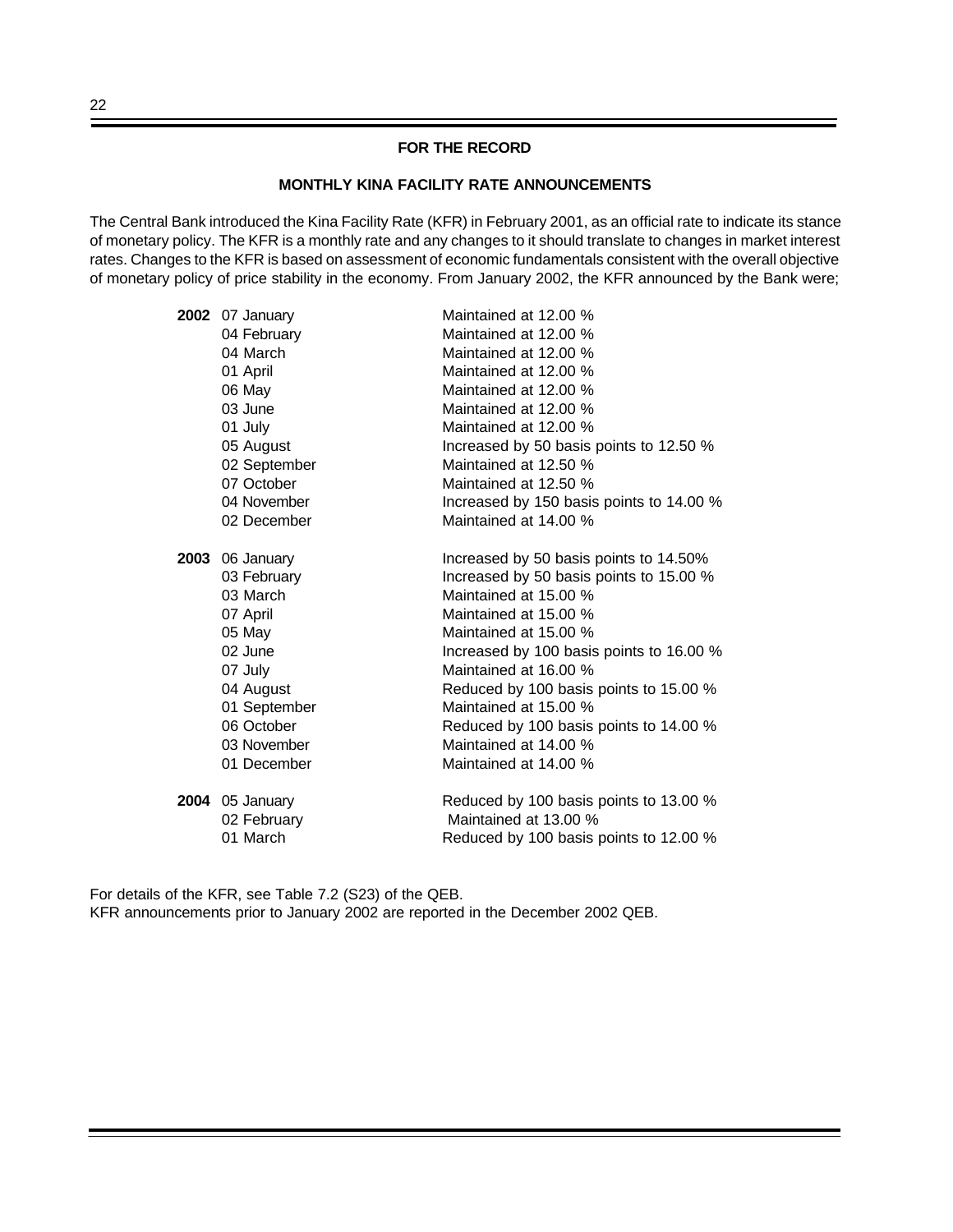## **REFERENCE**

Each issue of the Quarterly Economic Bulletin contains a review of economic conditions for the past quarter and a comprehensive set of updated statistical tables. Articles of special interest to current economic policy are also prepared by Bank staff for inclusion in the Bulletin. The following articles have appeared in the Quarterly Economic Bulletin since December 1988.

| <u>Issue</u> | <u>Title</u>                                                                           |
|--------------|----------------------------------------------------------------------------------------|
| Dec 1988     | Monetary Policy for 1989                                                               |
| Dec 1989     | Monetary Policy for 1990                                                               |
| Dec 1990     | Monetary Policy for 1991                                                               |
| Dec 1990     | The 1991 Budget                                                                        |
| Dec 1990     | Papua New Guinea's Total External Debt Outstanding                                     |
| Dec 1991     | Monetary Policy for 1992                                                               |
| Mar 1992     | The 1992 National Budget                                                               |
| Mar 1992     | Papua New Guinea's Total External Debt Outstanding                                     |
| Dec 1992     | The 1993 National Budget                                                               |
| Mar 1993     | Papua New Guinea's Total External Exposure                                             |
| Dec 1993     | The 1994 National Budget                                                               |
| Dec 1993     | Papua New Guinea's Total External Exposure                                             |
| Mar 1995     | The 1995 National Budget                                                               |
| Mar 1995     | Papua New Guinea's Total External Exposure                                             |
| Mar 1995     | Monetary Policy for 1995                                                               |
| Dec 1995     | The 1996 National Budget                                                               |
| Dec 1995     | Monetary Policy for 1996                                                               |
| Mar 1996     | Papua New Guinea's Total External Exposure                                             |
| Dec 1996     | The 1997 National Budget                                                               |
| Dec 1996     | Monetary Policy for 1997                                                               |
| Mar 1997     | Papua New Guinea's Total External Exposure                                             |
| Dec 1997     | Monetary Policy for 1998                                                               |
| Mar 1998     | The 1998 National Budget                                                               |
| Mar 1998     | Papua New Guinea's Total External Exposure                                             |
| Dec 1998     | The 1999 National Budget                                                               |
| Dec 1998     | Monetary Policy for 1999                                                               |
| Mar 1999     | Papua New Guinea's Total External Exposure                                             |
| Sep 1999     | The 1999 Supplementary Budget                                                          |
| Dec 1999     | The 2000 National Budget                                                               |
| Jun 2000     | Semi-annual Monetary Policy Statement, July 2000                                       |
| Dec 2000     | The 2001 National Budget                                                               |
| Dec 2000     | Semi-annual Monetary Policy Statement, January 2001                                    |
| Jun 2001     | Semi-annual Monetary Policy Statement, July 2001                                       |
| Dec 2001     | Semi-annual Monetary Policy Statement, January 2002                                    |
| Dec 2001     | The 2002 National Budget                                                               |
| Jun 2002     | Semi-annual Monetary Policy Statement, July 2002                                       |
| Sep 2002     | The 2002 Supplementary Budget                                                          |
| Dec 2002     | Semi-annual Monetary Policy Statement, January 2003                                    |
| Dec 2002     | The 2003 National Budget                                                               |
| Mar 2003     | Special article: Export Price Index, Volume Index and Weights Calculations Methodology |
| Jun 2003     | Semi-annual Monetary Policy Statement, July 2003                                       |
| Dec 2003     | The 2004 National Budget                                                               |
| Dec 2003     | Semi-annual Monetary Policy Statement, January 2004                                    |